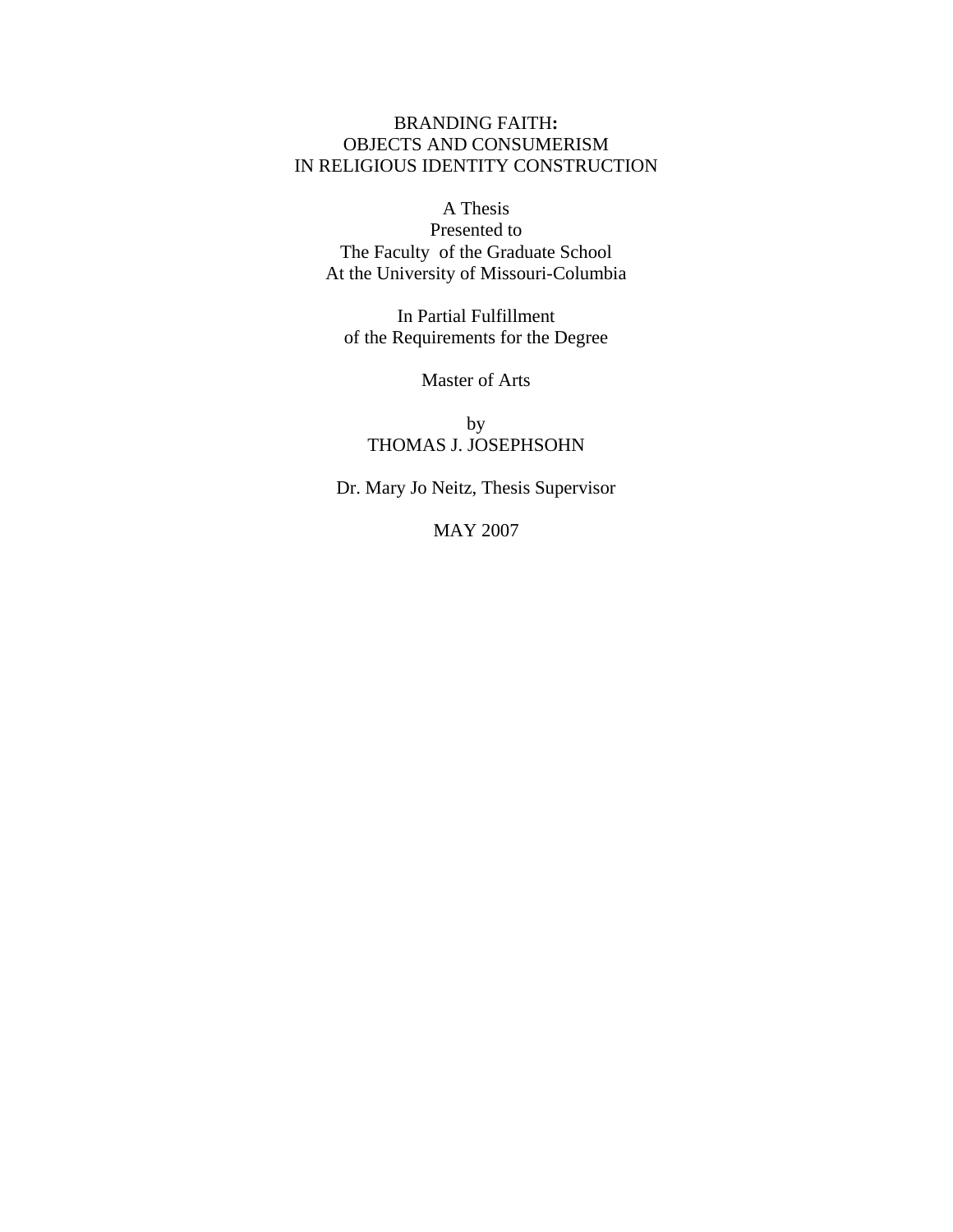The undersigned, appointed by the dean of the Graduate School, have examined the thesis entitled

## BRANDING FAITH: OBJECTS AND CONSUMERISM IN RELIGIOUS IDENTITY CONSTRUCTION

presented by Thomas J. Josephsohn,

a candidate for the degree of master of arts,

and hereby certify that, in their opinion, it is worthy of acceptance.

Professor Mary Jo Neitz

Professor J. Kenneth Benson

Professor Richard Callahan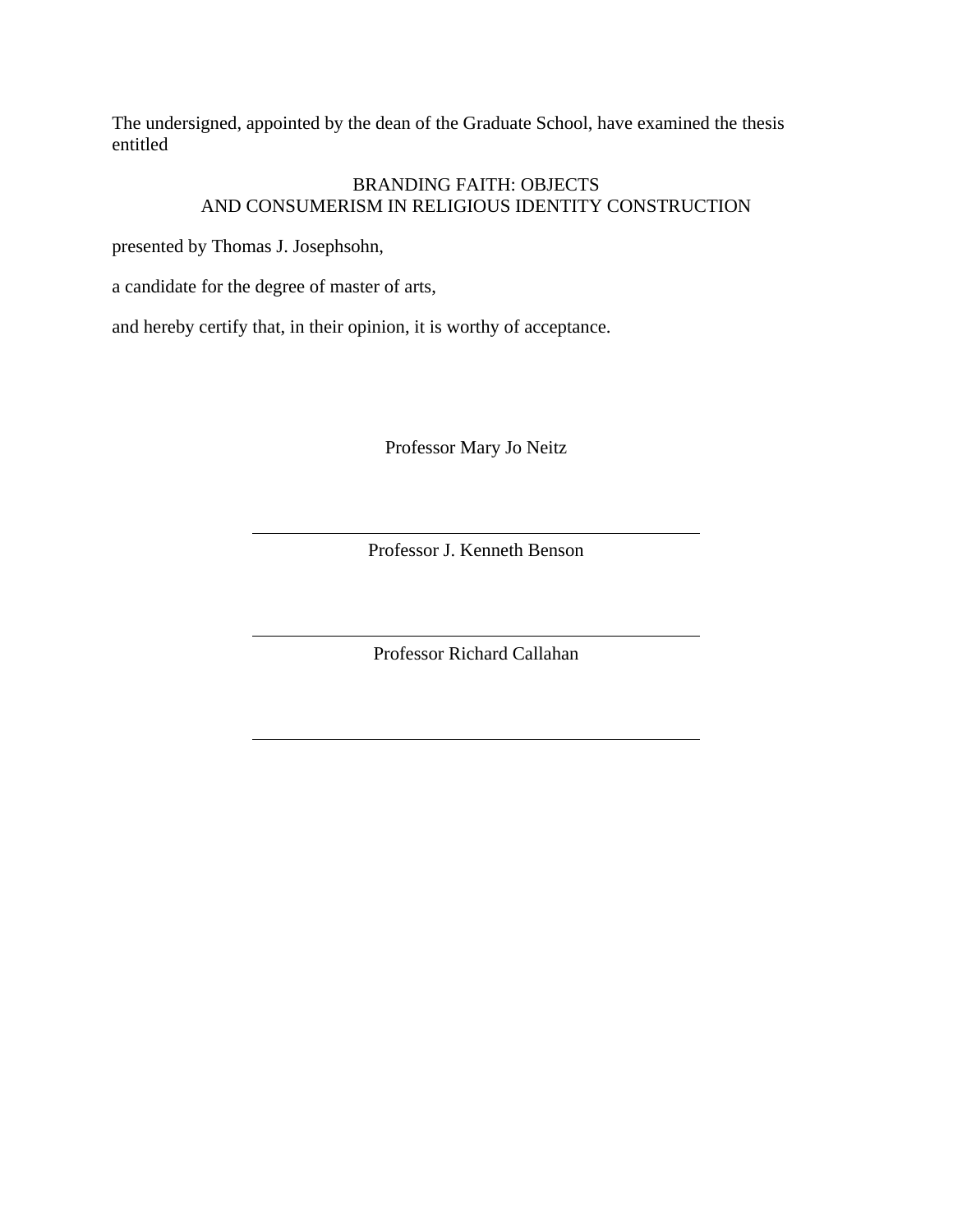To My Grandfather, Philip José Farmer. I want him to know how much he inspired me.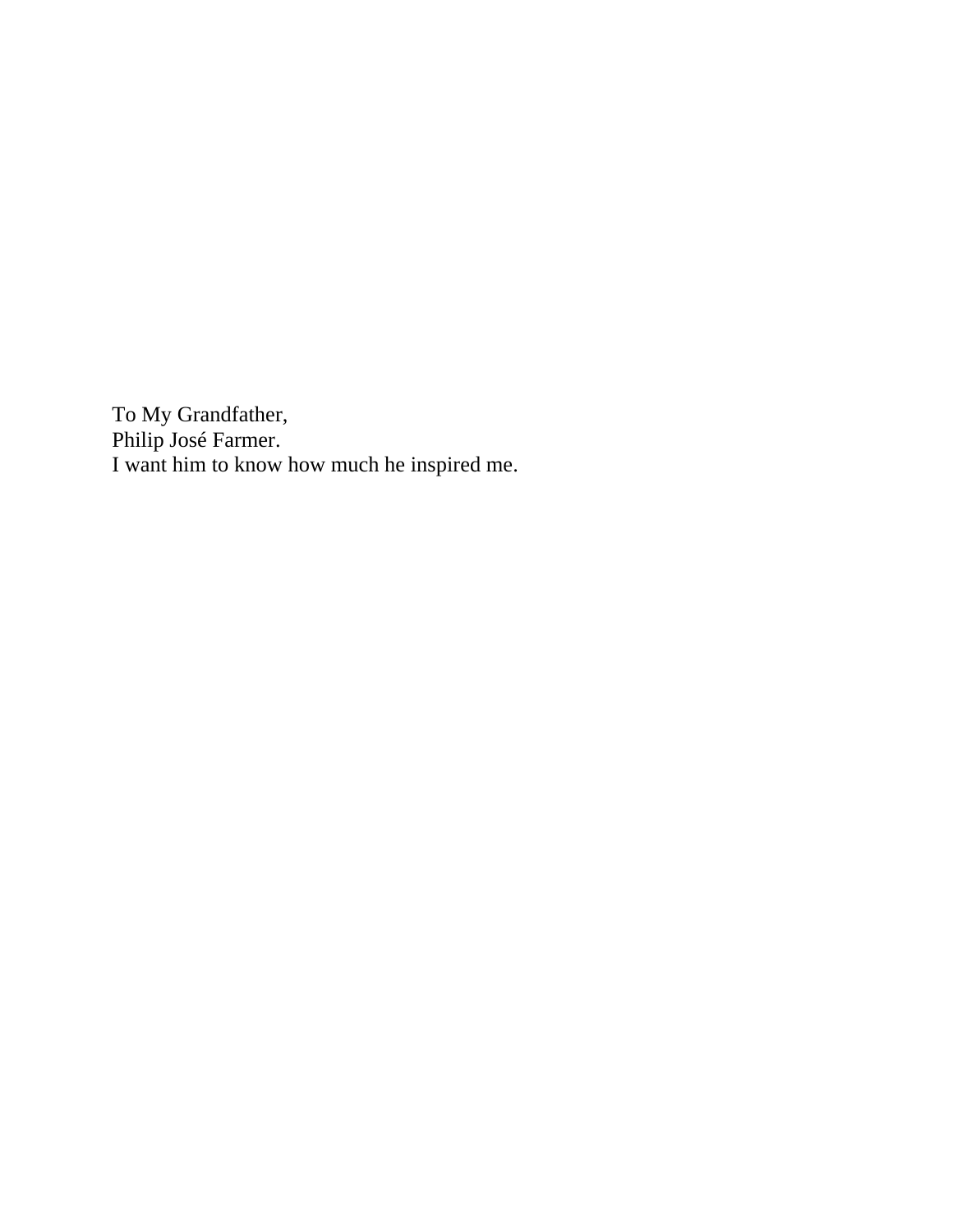Acknowledgements: Thank you to the following and many more. Mary Jo Neitz Marnie E. Galloway Kris and Steven Josephsohn Kevin J. Payne Jason Jendrich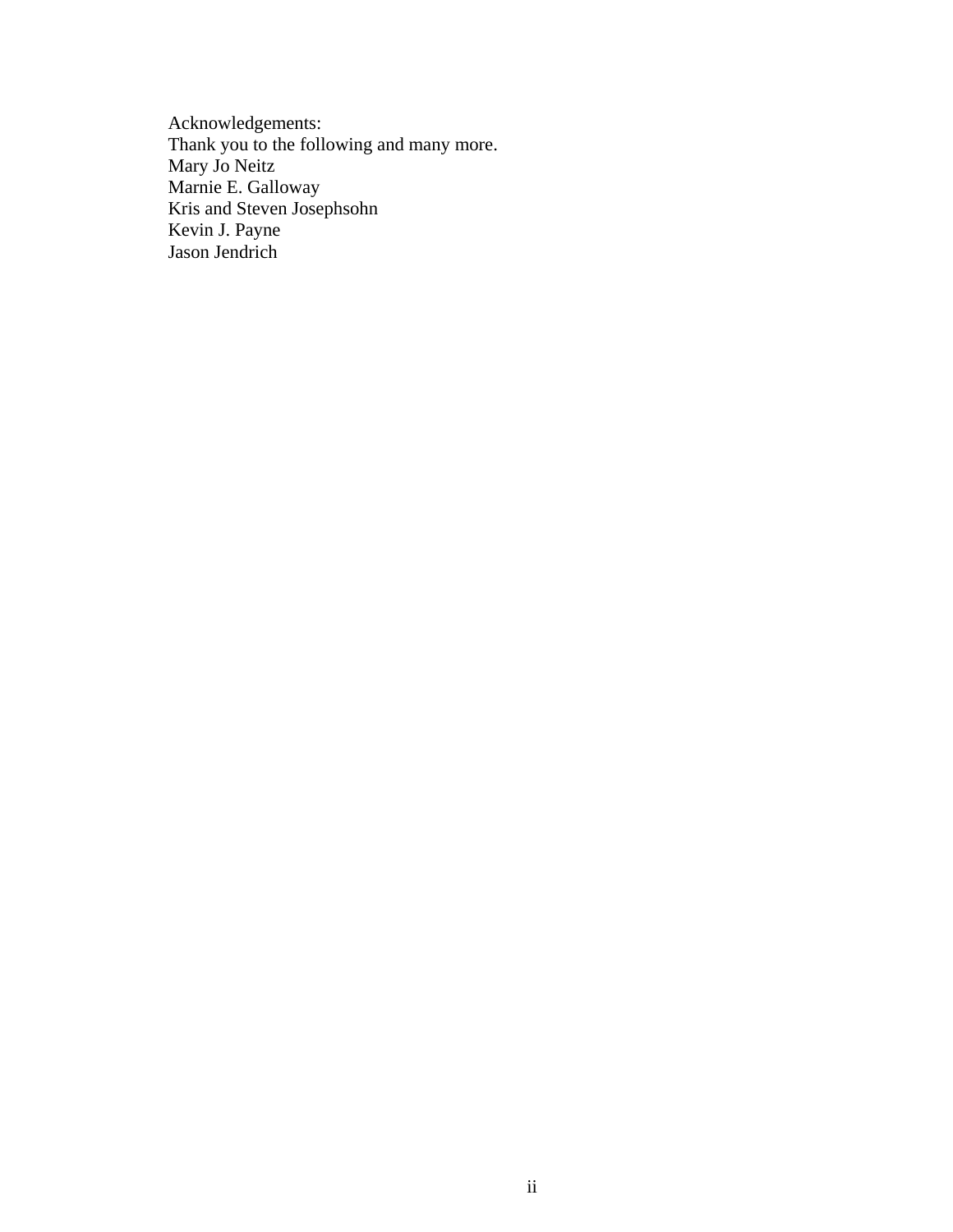| Table of Contents |  |
|-------------------|--|
|                   |  |
|                   |  |
|                   |  |
|                   |  |
|                   |  |
|                   |  |
|                   |  |
|                   |  |
|                   |  |
|                   |  |
|                   |  |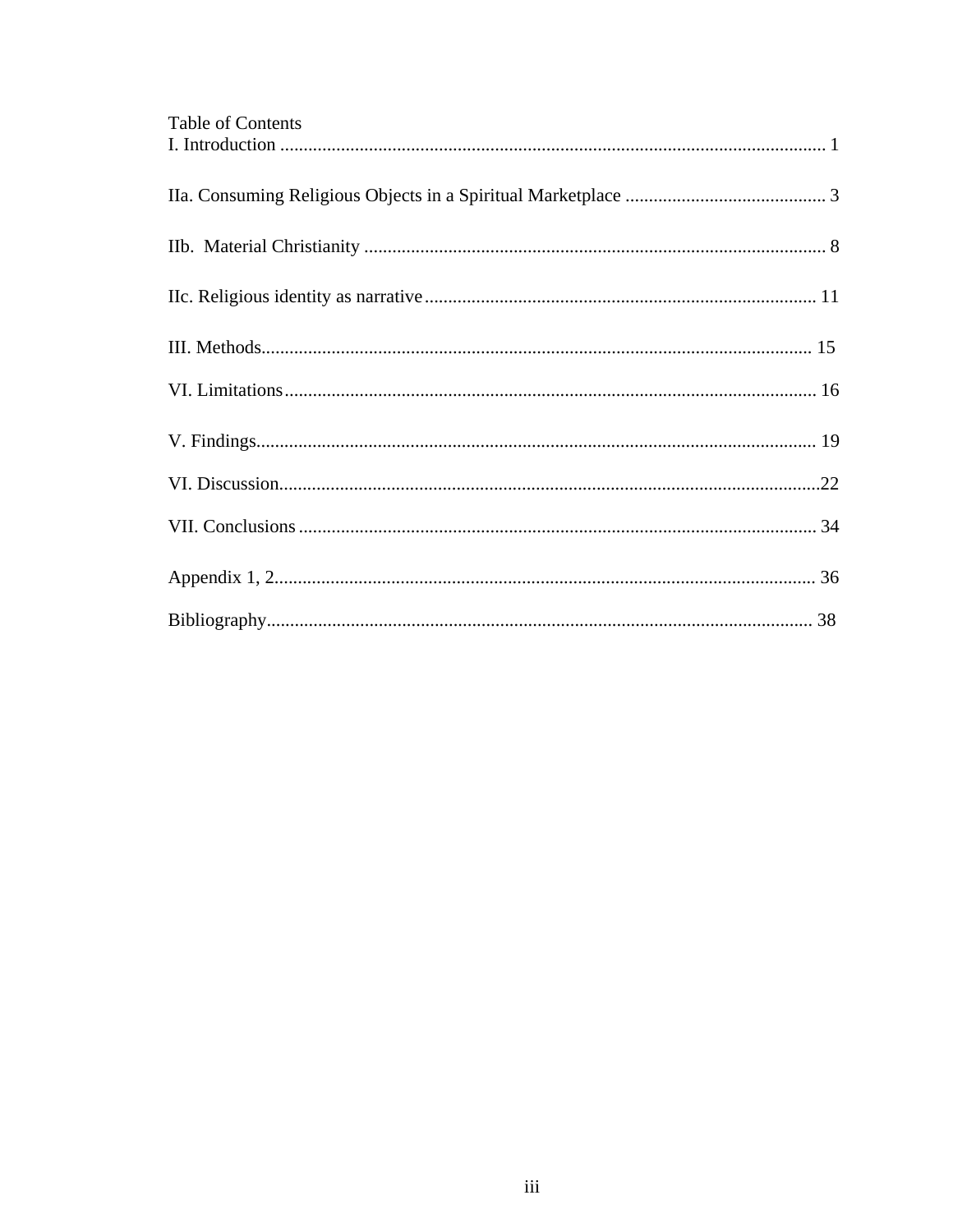### **Abstract:**

*In this thesis I theorize about the potentially negative affects of competition among Evangelical groups in their attempts to attain members on a college campus. I hypothesize that in order to draw the attention of potential members, religious groups will offer "quick-fix" solutions to problems of everyday life which, due to their unsatisfactory nature, will result in either church-hoping or constant changes in religious identity. To observe these processes and investigate an understudied aspect of religious life, I look for how objects come to be a part of, or resist, tendencies towards churchhoping and simplistic short-term solutions. Contrary to my expectations, I found through photo-elicitation interviews and non-participant observation of one Evangelical group that members of the religious group I studied created long-term solutions, community, and a sense of wholeness in their lives through objects.*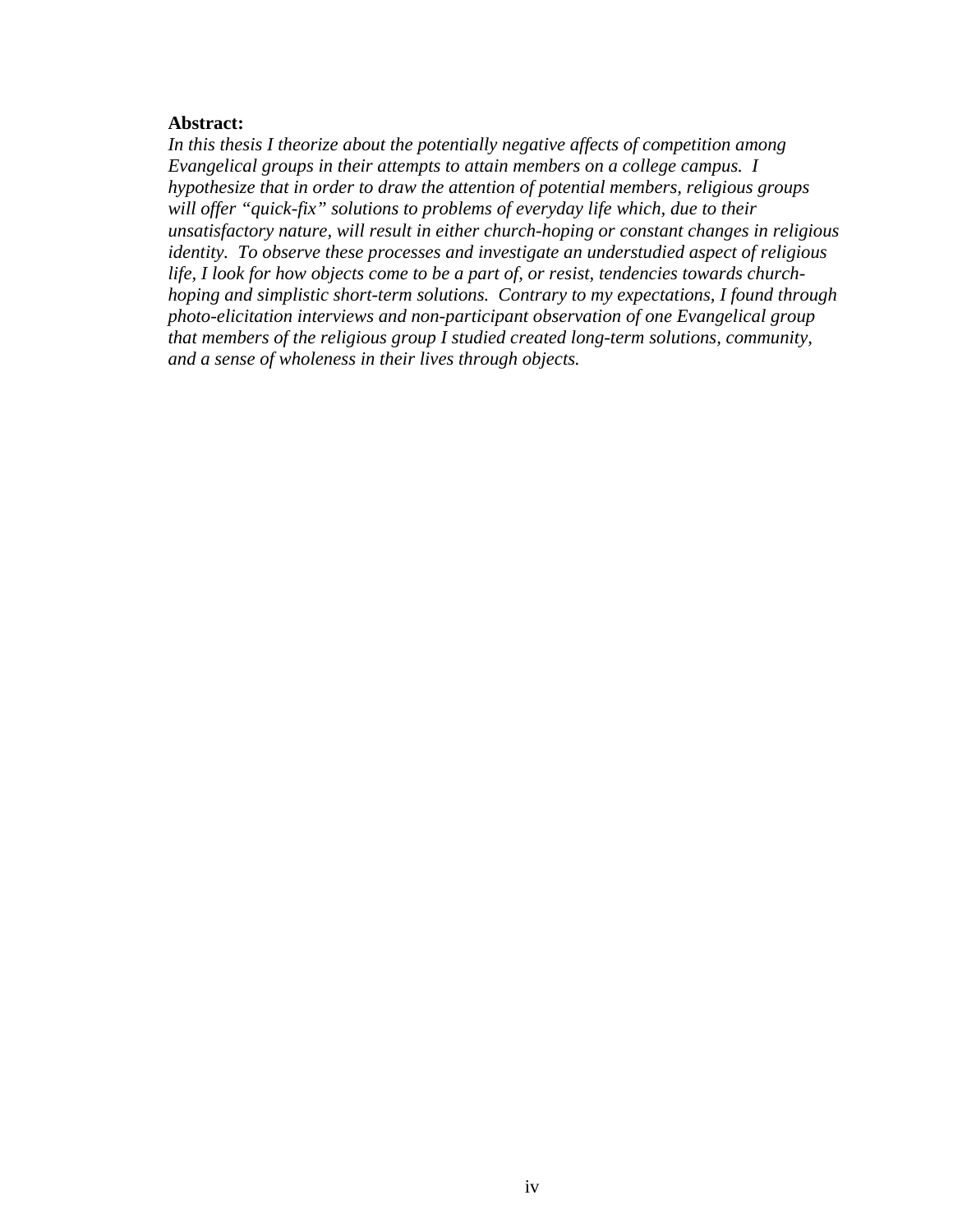### <span id="page-6-0"></span>**I. Introduction**

 $\overline{a}$ 

There is a long held debate over the affects of consumerism and market competition on the experience of religious life in America. Specifically, there has been an attempt to understand what happens when churches compete for members while consumerism dominates as the mode of producing and sustaining identities for many people. Religions (especially congregations) become brands which attempt to entice and demand their ways into people's hearts, minds, bodies and souls. Roof (1999) highlights the ways that market forces allow individuals construct their religious identities through *bricolage* from the smorgasbord of disparate identity narratives. Practitioners construct a meaningful religious life that is able to produce a sense of a unified identity (wholeness) and help cope with life's problems. Yet there is doubt, even among those who support the concept of the *bricoleur*, that all will be able to find and assemble a meaningful religious identity in the face of the more corrosive aspects of consumerism (Hunt 2005).<sup>[1](#page-6-1)</sup> These authors have not actively sought to study the ways that the competition in a market within a milieu of consumerism produces specific effects in general, nor for American Evangelical Christianity. Extending the logic of consumption in a market leads to speculation about the possibly of various deleterious effects of consumption-driven market competition. Similar to fad weight-loss programs, in order to attract new members some religious groups promise easy solutions to life's difficult problems by offering *quick-fix* solutions (explained in detail later). If religious individuals find these short-term answers to long-term problems unsatisfactory, practitioners may hop from one

<span id="page-6-1"></span><sup>&</sup>lt;sup>1</sup> Consumerism is here defined as the legitimating ideology of consumption (rather than production) based capitalism (Bocock, 1993).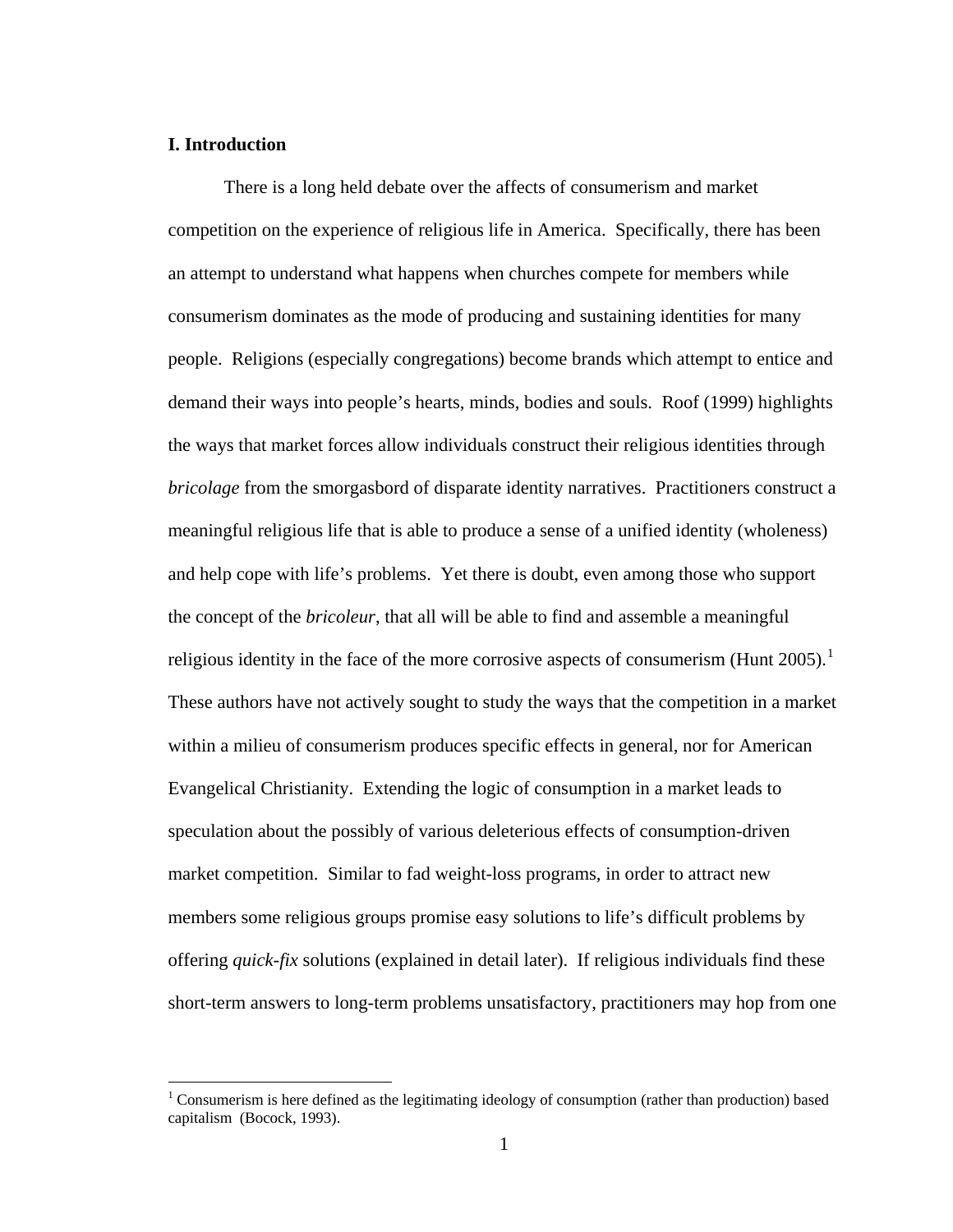church to the next, never committing to a long term relationship with a community. I call this trend *transientness.* 

Both trends undermine the already fragmented sense of wholeness in our everyday lives by pushing us from one identity to the next, never able to find a meaningful assemblage of our selves (Roof 1999, Hunt 2005, Coleman 2002). I believe that these trends will produce unsatisfactory results and, therefore, it is reasonable to expect that individuals who are in the mix of these trends will actively attempt to make a meaningful religious life by resisting transientness and quick-fixes. Ammerman's (2005) work on narratives offers a lens for understanding resistance to consumerism. Identities can be understood as being constructed through the telling and retelling of autobiographical narratives. We are provided with narratives by our relative subject position though no single account of ourselves; there is no totalizing narrative that is able to capture all our subject positions or deal with all of life's problems. It is through this incompleteness that individuals are able to resist narratives that would be masters of their life stories and selves. Consequentially, I expect consumers of a highly marketed brand of religion to in some ways use their multiple subject positions to resist these trends, thereby finding a meaningful religious life.

To understand these trends and how they are possibly resisted by some religious people in America, I interviewed people and performed non-participant observation from a site where it was reasonable to expect to find transientness and quick-fixes: namely a local campus religious group catering to young people. A useful way of making the above consumeristic trends observable and to gain a different perspective I used photoelicitation based interviews to question individuals on their use of objects in their religious life. Returning to consumerism, McDannell's work *Material Christianity*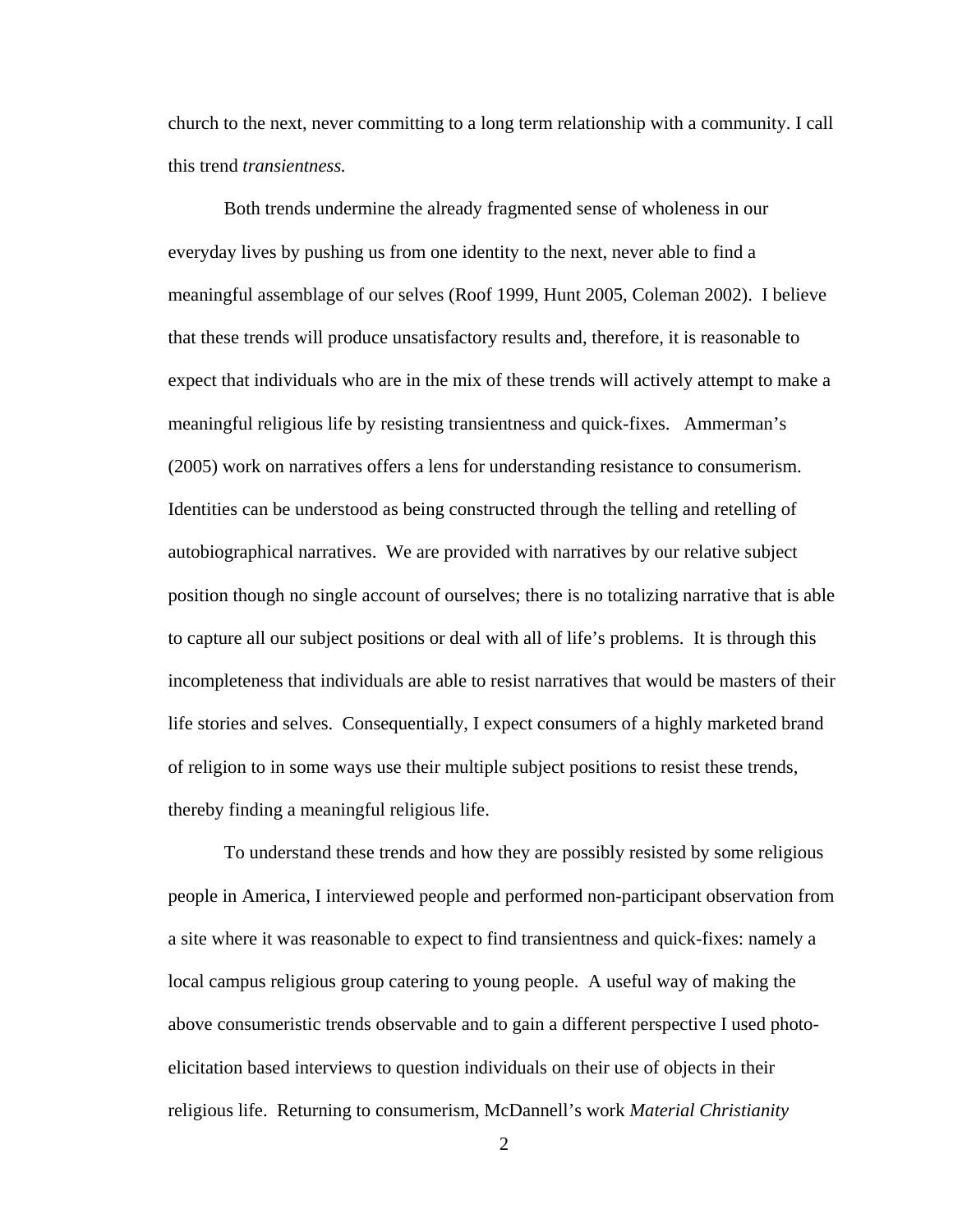<span id="page-8-0"></span>(1995) elucidates the ways in which individuals will purchase (and, in general, use) objects to create a religious identity. Based on this literature, I belive that one should be able to see transientness and quick-fixes as they rapidly purchase new objects to match a new conception of identity and/or believe that the ideas associated with an object will produce happiness quickly. Regardless whether or not I found these trends, one (myself and sociology in general) gains interesting information in the ways that individuals construct their religious identities in a context of consumer-driven market competition.

 The results of those interviews produced some unexpected results as I found that neither the individuals nor the congregation displayed tendencies towards quick-fixes and transientness. Rather, many of the objects serve as tools of resistance against these trends helping individuals to create religious identities that helped establish long-term communities and effective long-term problem solving as objects of community and selfreflection. In many ways these objects allowed the participants to feel a sense of wholeness in their religious lives and provided ways to maintain a religious identity despite the problems of everyday life.

### **IIa. Consuming Religious Objects in a Spiritual Marketplace**

Roof's *Spiritual Marketplace* (1999) discusses the massive changes in the nature of religious belief from the 1950s to the beliefs and practices of baby boomers as adults. Many of the aging boomers he spoke with have what he calls "wholeness-hunger" (Roof 1999, 60, 62). The forces of rationalization and differentiation have abstracted religion out of everyday life and relegated it to an institution set aside from other institutions, giving (post)modern life a sense of fragmentation, isolation, and meaninglessness. The term "religion" itself has become associated with this sense of differentiation, with "[t]he language of 'the spiritual' become[ing] a way to express these sentiments outside of the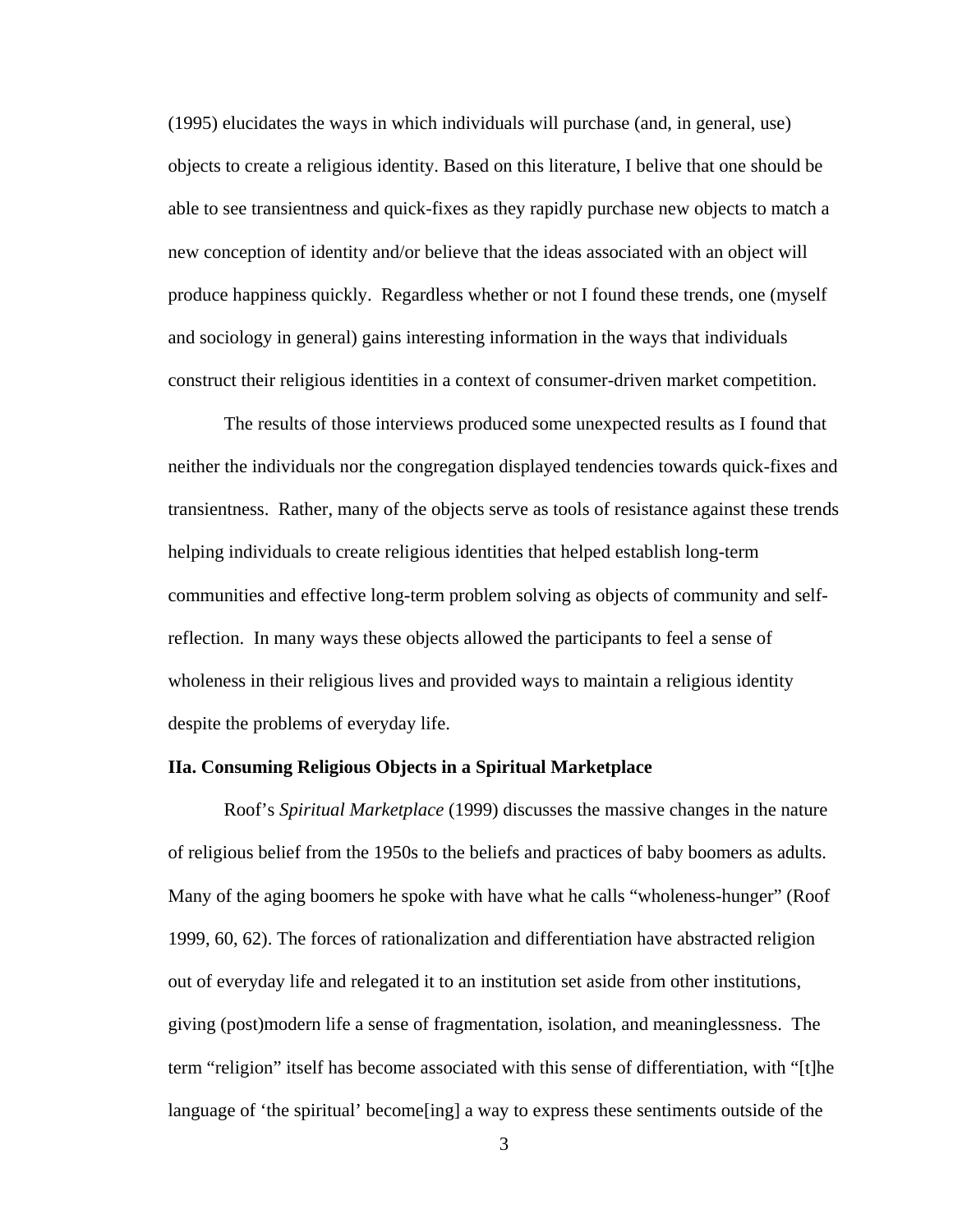trappings of traditional religion" (Roof 1999, 47). Roof outlines the ideal-typic identities produced in the specific cultural milieu of the baby boomers, all searching for a sense of wholeness in some way or another.

Whatever else religion may be, in a mediated and consumption-oriented society it becomes a cultural resource broadly available to the masses. Responsibility falls more upon the individual—like that of the bricoleur—to cobble together a religious world from available images, symbols, moral codes, and doctrines, thereby exercising considerable agency in defining and shaping what is considered to be religiously meaningful, (75).

 This creates "reflexive spirituality" where people are the agents of their own spiritual formation within or outside of religious communities (75). However, the contexts in which religious identity production occurs, both at the church and cultural level, are important for understanding how individuals assume these identities and the possible limitations to the creative and meaningful "cobbling together" of religious identity. In the religious marketplace the necessity to acquire a market share results in a proliferation of "instrumentality," which is "…the practical ways in which belief or practice can meet the perceived needs of individuals resulting in commodification: the turning of religion into a product, something to be sold" (Roof 1999, 69). Most religions in America function in this market, vying for the attention and adherence of individuals by offering material and non-material services such as norms, roles and meaning in a potentially empty consumeristic society (Coleman, 2002). "Suppliers must know their audience and be familiar with and able to reconfigure their religious stories, beliefs, and symbols in ways that capture attention and speak to felt needs" (Roof 1999, 87). In Roof's interviews he does not deeply investigate the ways that consumption driven market competition may have problematic effects for the message of a religion and how that message is consumed. "Winning" a market share may come at a cost. As Coleman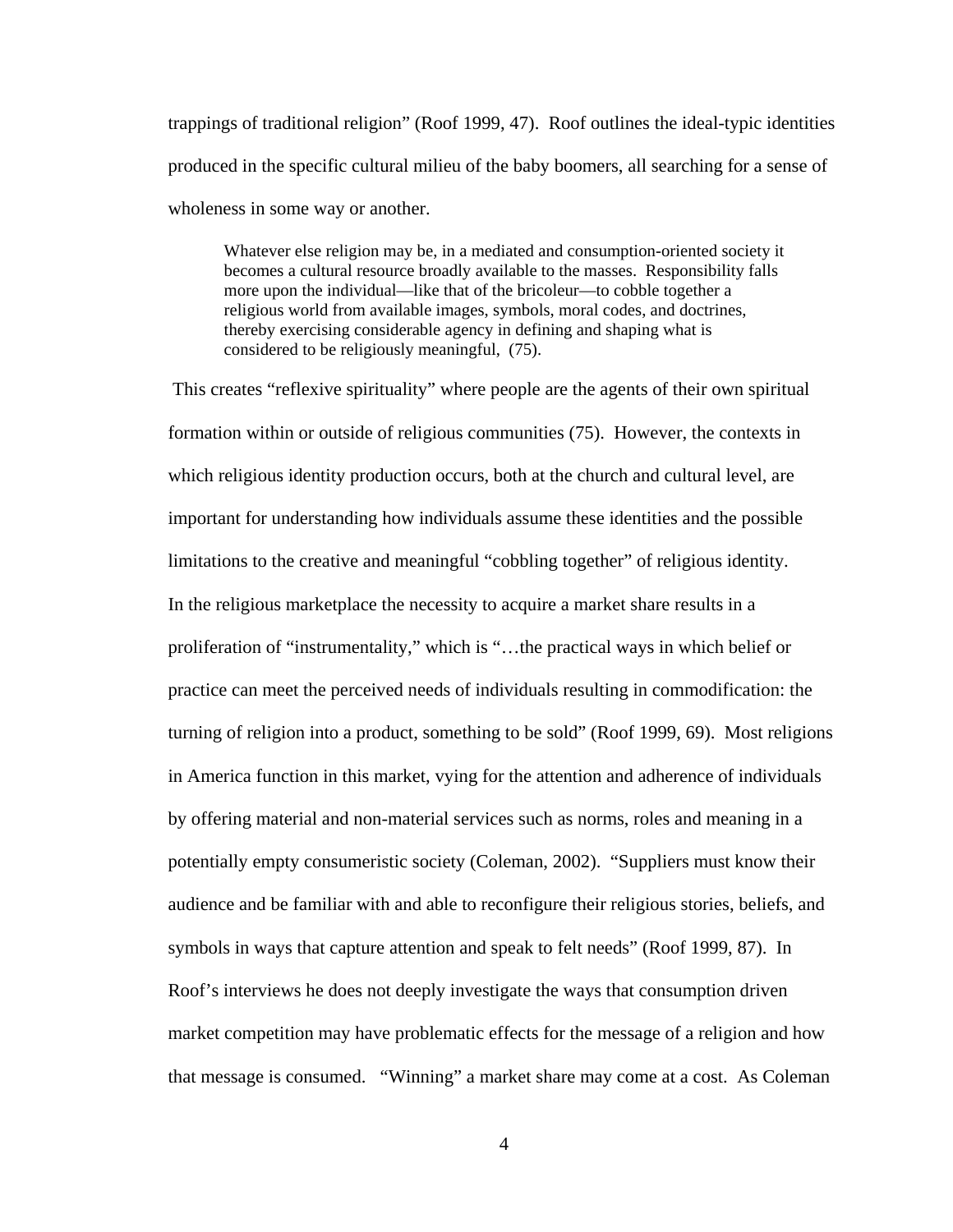(p. 148) highlights, markets in general are extremely poor at developing tradition and a sense of lasting confidence. Players in a market must shift to meet the ephemeral demands of the public, producing the most (face value) appealing identities possible and, in doing so, have difficulty creating the very things that many individuals are seeking from religion: stability, lasting community, enduring ways to cope with life's problems, and a sense of wholeness.<sup>[2](#page-10-0)</sup>

Consumed identities are dropped, bought, changed, exchanged, and rearranged, with all the seriousness of one who is coming to terms with God. However earnest these attempts are, these identities tend to be focus upon *quick-fixes*, which I define as:

- 1) A preponderance of phrases or slogans which emphasize the ease in which one's life is transformed or made better.
- 2) The failure of the aforementioned phrases or slogans and their associated narratives to produce tenable long term solutions to both problems of everyday life and/or ontological or cosmological issues.

The reality of social problems aside, an effective way to bring people into the 'fold' is to promise an easy solution to existential and teleological identity issues, such as a sense of long term purpose, easy to follow guidelines for everyday life, and/or a sense of self-esteem.<sup>[3](#page-10-1)</sup> Like fad weight-loss programs (see Griffith 2004 for religious examples), quick-fixes may provide momentary benefits, but I believe that they will fail

 $\overline{a}$ 

<span id="page-10-0"></span> $2^{2}$  I am avoiding the debate over whether or not post-modern religion is able to produce meaningful identities, rather, I am focusing on the already academically acknowledged deleterious potentialities in a location where one would expect to find them—however, there is a assumption that these trends exist, and they are observable using the methods I utilize.

<span id="page-10-1"></span> $3$  There are two points here. The term "quick-fix" is my term though it is inspired by a conversation with Mary Jo Neitz and *Born Again Bodies* (2004). It is beyond the scope of this study to fully study the ways in which the social problems created by post-modernity are in part exacerbated by these market-oriented religious groups. Even further beyond the scope of this study are the ways in which these problems can be conceived of as being socially constructed *by the groups themselves* therefore creating the necessity for the group (similar to poisoning the well and then selling the cure to the poison).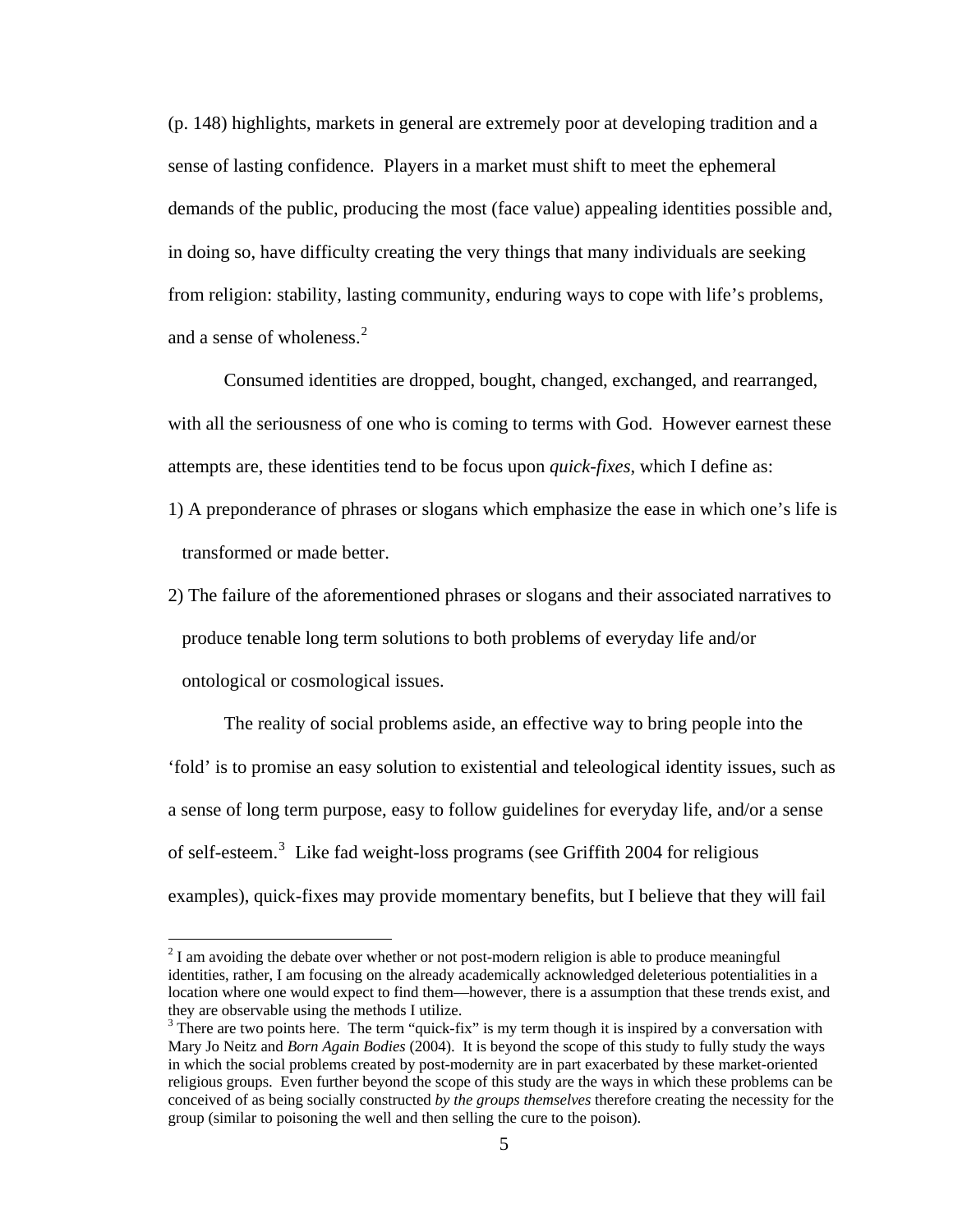to provide long term solutions for life's issues. This leads to the second trend,

*transientness. Transientness* occurs in a variety of ways:

- 1) Transience of location: individuals leave religious groups, narratives, and practices as they are unable to properly explain and/or aid in everyday life<sup>[4](#page-11-0)</sup>
- 2) Transience of identity: the messages of a congregation change rapidly causing the adherent to with equal rapidity consume new articulations of religious identity which may occur within a religion with much greater frequency than the first type (Hunt, 200[5](#page-11-1) and Roof, 1999).<sup>5</sup>

Transientness becomes apparent in religious adherent's identities as they more or less rapidly discard and acquire new objects/identities. Though the literature speaks of transientness in the sense of just church hopping I am expanding the concept to include rapid refocusing of religious identities within a religious tradition. In these jarring series of transformations (church hopping or identity swapping) there is little satisfaction, for wholeness and community have difficulty developing if the "next-best-thing" mentality is the dominating *modus operandi* of a religious institution.

The above trends can have lasting consequences for a religious movement. As Bartkowski concluded in his study of the Promise Keepers (2004), a reason for their decline was that it simply lost the interested of its adherents: the big hoopla had lost steam. The movement and the identities that it marketed fell under the constraints and limitations of consumerism, which led to its rapid ascension and ultimate downfall. The

 $\overline{a}$ 

<span id="page-11-0"></span><sup>&</sup>lt;sup>4</sup> Leaving these groups occurs for a variety of reasons, but here I am focusing on the ways in which a congregations attempt to draw new adherents with "quick-fixes" and other flashy methods ends up lacking the qualities that provide for lasting religious adherents (see Coleman 2002).

<span id="page-11-1"></span> $<sup>5</sup>$  The term "transientness" is my own term however; the concept is from the citations. The ultimate cause of</sup> these two varieties of transientness may be radically different. The transientness of a rapidly shifting identity may be caused by shifting trends or fads in personal development, and the rapid exiting of a religion being a result of the inadequacy of the quick-fixes offered by a religious group.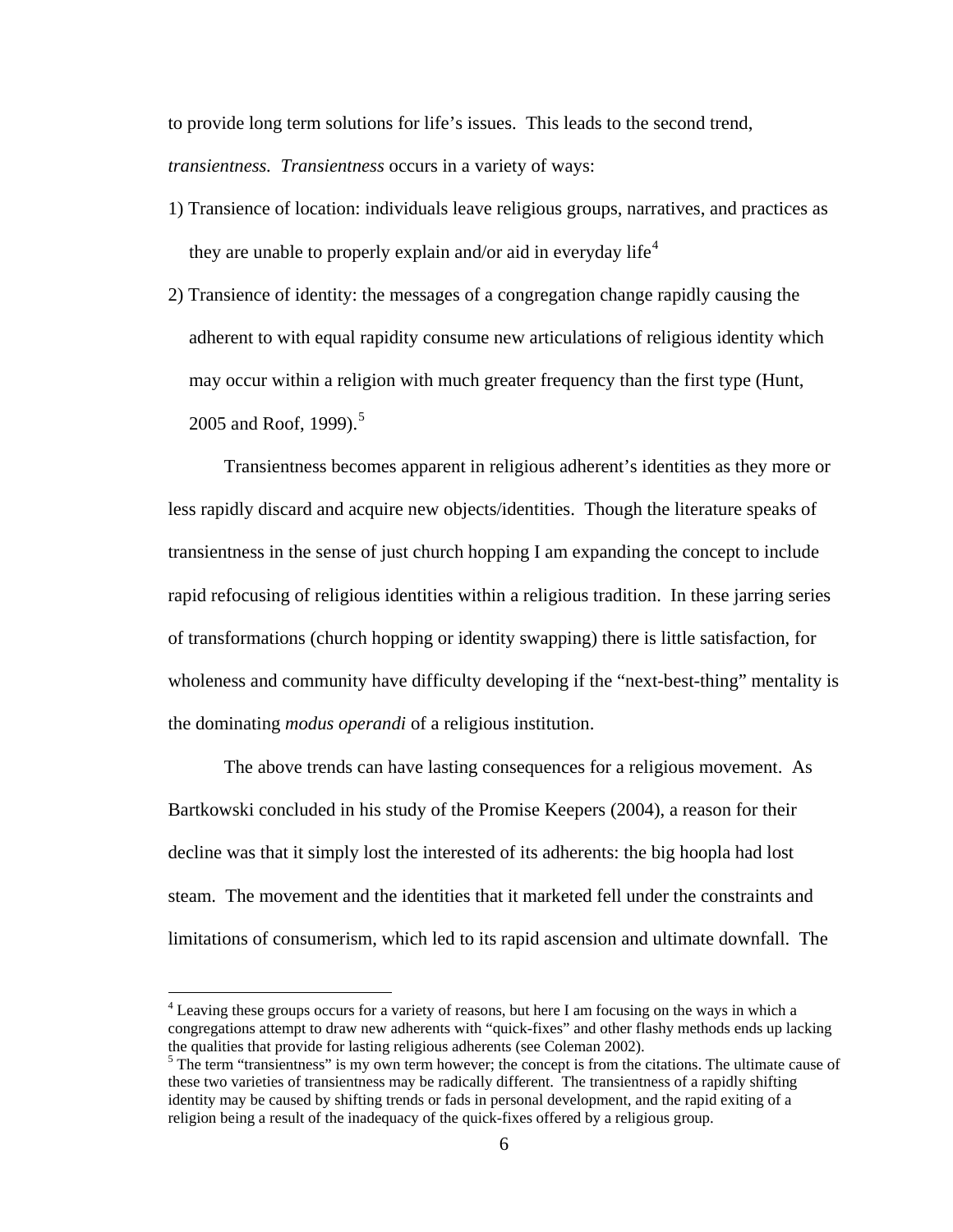Promise Keepers used popular culture and mass-marketing to spread its message, a message which resounded loudly with many people. However, to be heard and to get new adherents, they used all of the hype and tropes of modern popular culture including sports, anthems and stadiums. In doing so it rendered the movement as a whole dependent on that excitement and good feeling, as well as the identities they were selling. When the enthusiasm inevitability drained away, so did its members. While many men in Bartkowski's study say that their everyday lives were drastically changed by the movement, the tenability of the group as a whole, and most likely the long term consequences of the movement, were cut short by its tactics. However, I believe there is more to the story of the rise and fall of the Promise Keepers. At the time of their fall, the Promise Keepers started preaching a much more explicit and direct self-critical approach to race relations. Bartkowski minimizes the implications of this trend for the movement's downfall. He argues that though promoting self-critical behavior, the organization allowed for many people to easily alleviate guilt, and, with little behavioral change, to move on. In my terms, Bartkowski sees the Promise Keepers' additional focus on race as just a *quick-fix* oriented promise (152).

However, I argue that a probable reason for the Promise Keeper's downfall is a combination of its reliance on hype *and* its new focus on race relations. As many politically interested individuals can attest, racism is, to say the least, difficult for many to talk about, much less solve in five minutes with a hug and tears. The Promise Keepers pledged simple solutions and excitement. When the fix they promised simultaneously undermined the feel-good orientation and was unable to fulfill its promise of a simple resolution to racial issues, members left in droves. This is not to say that the Promise Keepers were flippant partiers solely focused on a "feel-good" religion; rather, the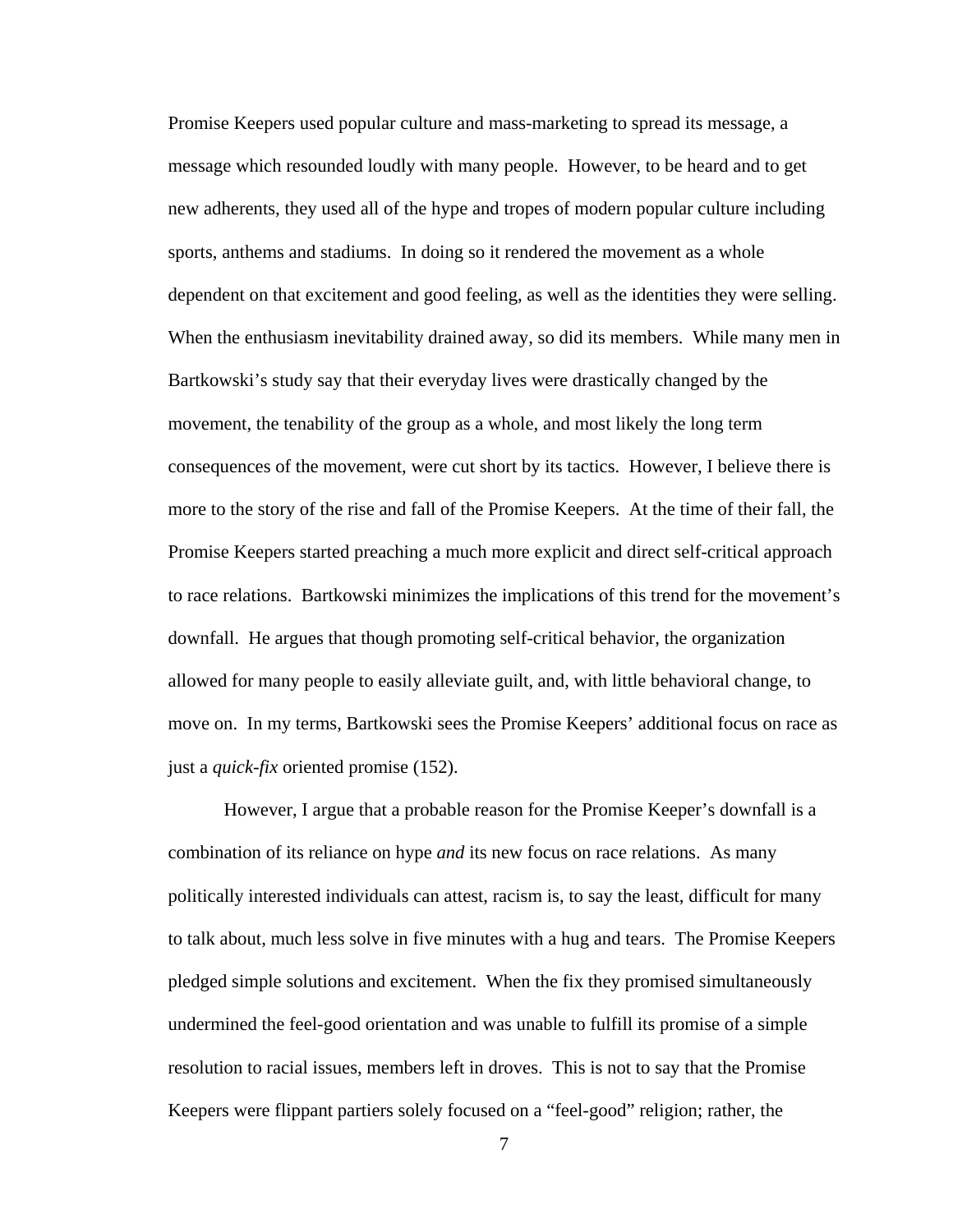<span id="page-13-0"></span>movement's focus on self-critical introspection that has few short-term rewards *in an environment* that catered to those attracted to hype is a hard long-term sell—especially with continuous pressure to abandon racism. Selling a feel-good "Christianrevitalization" attracts a specific market niche, and changing the mood and focus in this way leads to a "crash" in the good feelings, as well as possibly alienating that group of adherents. While perpetually feeling bad about one's self is part of many marketing ploys, radically changing one's life for an extended period of time through systematic analysis of one's relations with racism is neither easy nor quick. The full extent to which religious groups attempt to pander to the perceived needs of their constituencies and the exact role they play in manufacturing quick-fixes and encouraging transientness is beyond the scope of this study. Yet issues of the marketability of a religion, congregation, or movement cannot be ignored. The literature above indicates that in a spiritual marketplace, quick-fixes and transientness arise (however poorly) to capture adherents. I believe that through the (non)existence of these two trends, one can see the ways that ways that people and religious groups resist or promote consumerism. However, as Hunt (2005) points out, it is difficult to observe the interaction of the market and religion in the everyday lives of people. One way to observe this interaction is to focus on the objects that people use on a daily bases to create and sustain their religious identity.

#### **IIb. Material Christianity**

In her section on the history of Christian retailing, McDannell draws attention to the steady movement away from denominationally and theologically focused items to generalized "Christian" products. This alteration is primarily market-driven, as "Christian bookstores survive because they are decidedly 'Christian' and not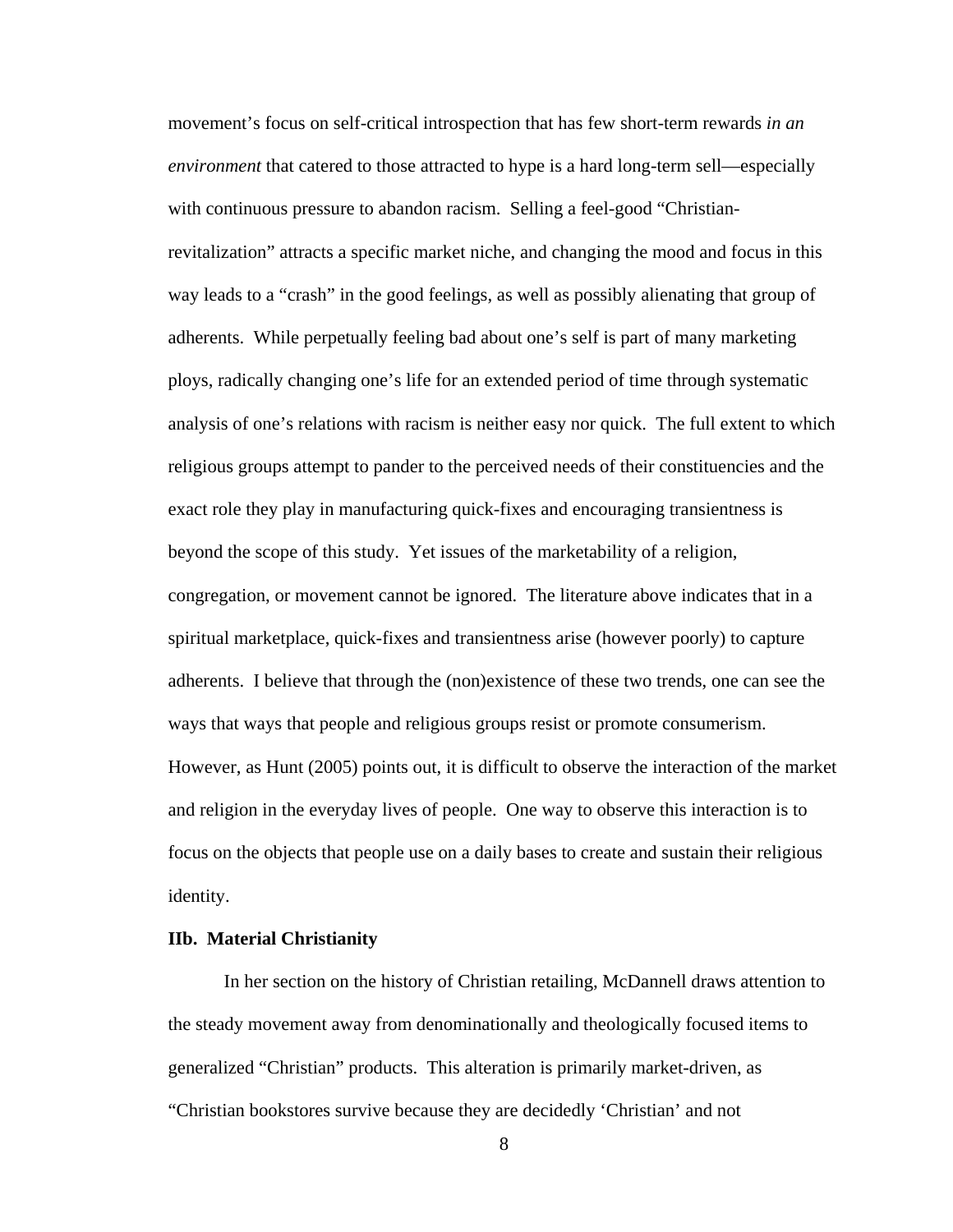denominational… Gifts and music producers strive to appeal to a large number of Christians," (McDannell, 1995, p. 260). To appeal to the widest number of people, religious retailers transform their products and shape them to their vision of demand, thereby optimizing profit as well as the number of people being reached by a Christian message.

In order to sell books to an increasingly pragmatic Christian population, publishers carefully follow secular trends. They know that the average bookbuying Christian is focused on family life (especially raising elementary-age children), midlife crisis, dying parents, and marital issues [whose]…concerns are the immediate problems of home, job, and their spiritual lives. Political and social issues, while catching the eye of the media, do not sell as well as life-style and self-help books (260).

 Putting aside the critical perspective that highlights how mass marketing undermines the intellectual and cognitive aspects of religion, one can see in the above trends that religious people are consuming religious products for dealing with everyday life rather than "purely spiritual" pursuits. The majority of people who buy products from Christian bookstores are middle-aged women with families (McDannell, 260-4 1995) . The aforementioned products are marketed towards their specific need sets (e.g. raising elementary-age children). Rather than buying books and objects that remove their thoughts from "this-worldly" activities, these women purchase what is salient to their everyday lives. Here, religion and the Divine are not the found in absence of the 'mundane' material world; rather, they are *in* that world, and are used for day-to-day necessities and living.

Simple objects such as a note with scripture on it or a bracelet are not "sacred" in the sense that they possess some holiness in and of themselves. They are used in a variety of ways in one's lived religious experience in a multiplicity of ways that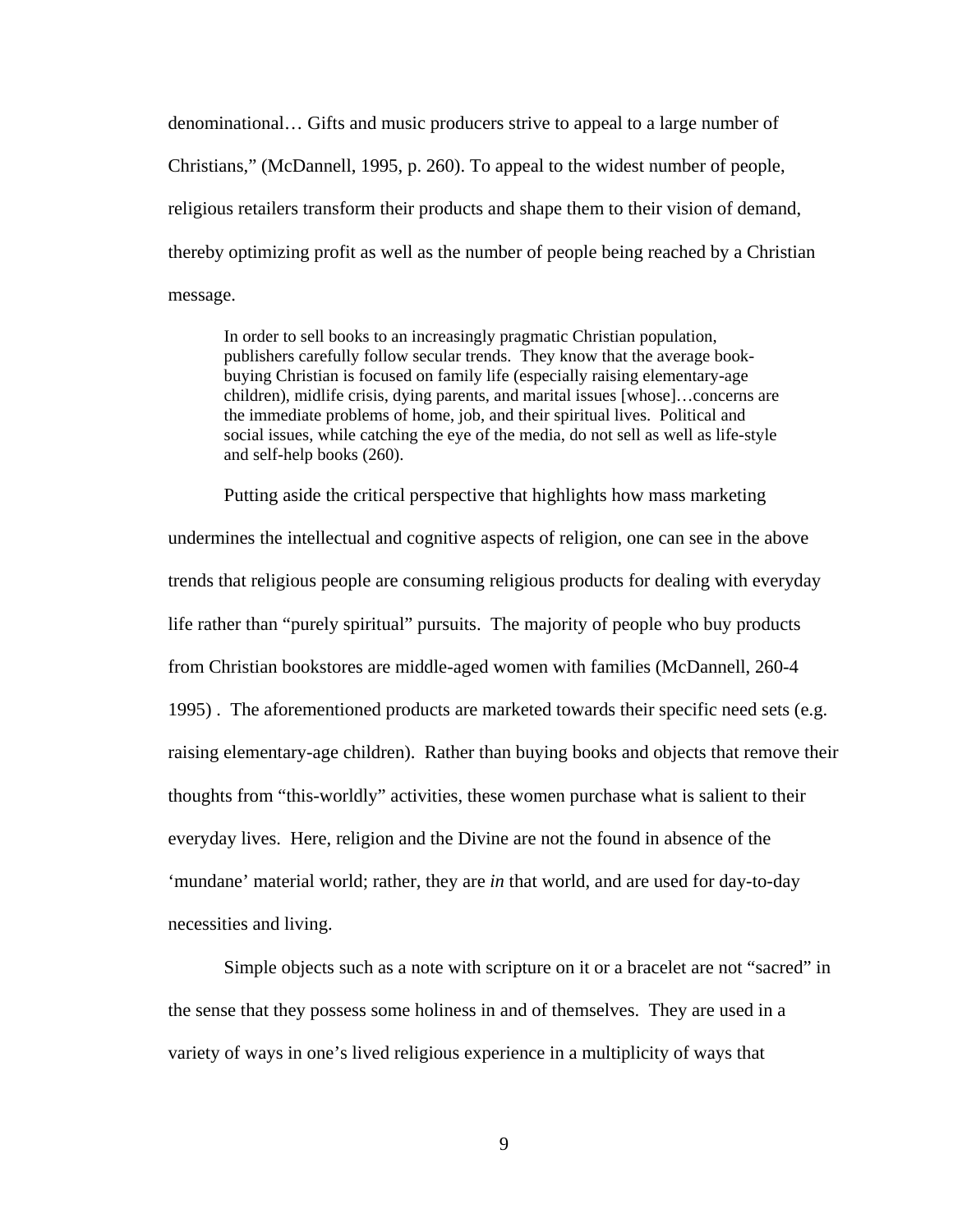transcend the strictures of orthodox conceptions of religion. When I buy a WWJD<sup>[6](#page-15-0)</sup> armband I am doing many things—namely, setting boundaries of inclusion and exclusion (possibly for multiple groups), reminding myself of how I believe Jesus would behave in an everyday context, imploring others to others ask themselves the same question, possibly being 'fashionable', and reinforcing and demonstrating to myself my sense of who I believe myself to be. The above possibilities are just the tip of the metaphorical iceberg in terms of the uses and meanings of these objects. Each additional product offers additional means for describing one's self to oneself and others. One must consider the ways in which objects serve as both tools for and limitations to identity construction, and the context in which these objects are purchased—namely, a consumer society.

 In a consumeristic culture, tendencies toward transientness and quick-fixes mean that products used to construct identity will change as rapidly as the identities, with individuals purchasing their identity for whatever fad that strikes their spiritual fancy and, finding it inadequate, discard the old and purchase the new. This begs the question: for every alteration of religious identity, is there a simultaneous buying frenzy to *complete*  the identity/image?

I must highlight that the mass-production of objects does not *necessarily* affect their ability to produce meaning for identity construction. Rather, it is the context of consumerism that shapes the uses of these objects. As McDannell (and many others) notes, there is no inherent meaning in an object. I potentially can convey a multitude of meanings that deeply impact my life with a mass-produced wrist-band just as much as a

 $\overline{a}$ 

<span id="page-15-0"></span><sup>6</sup> "What Would Jesus Do?"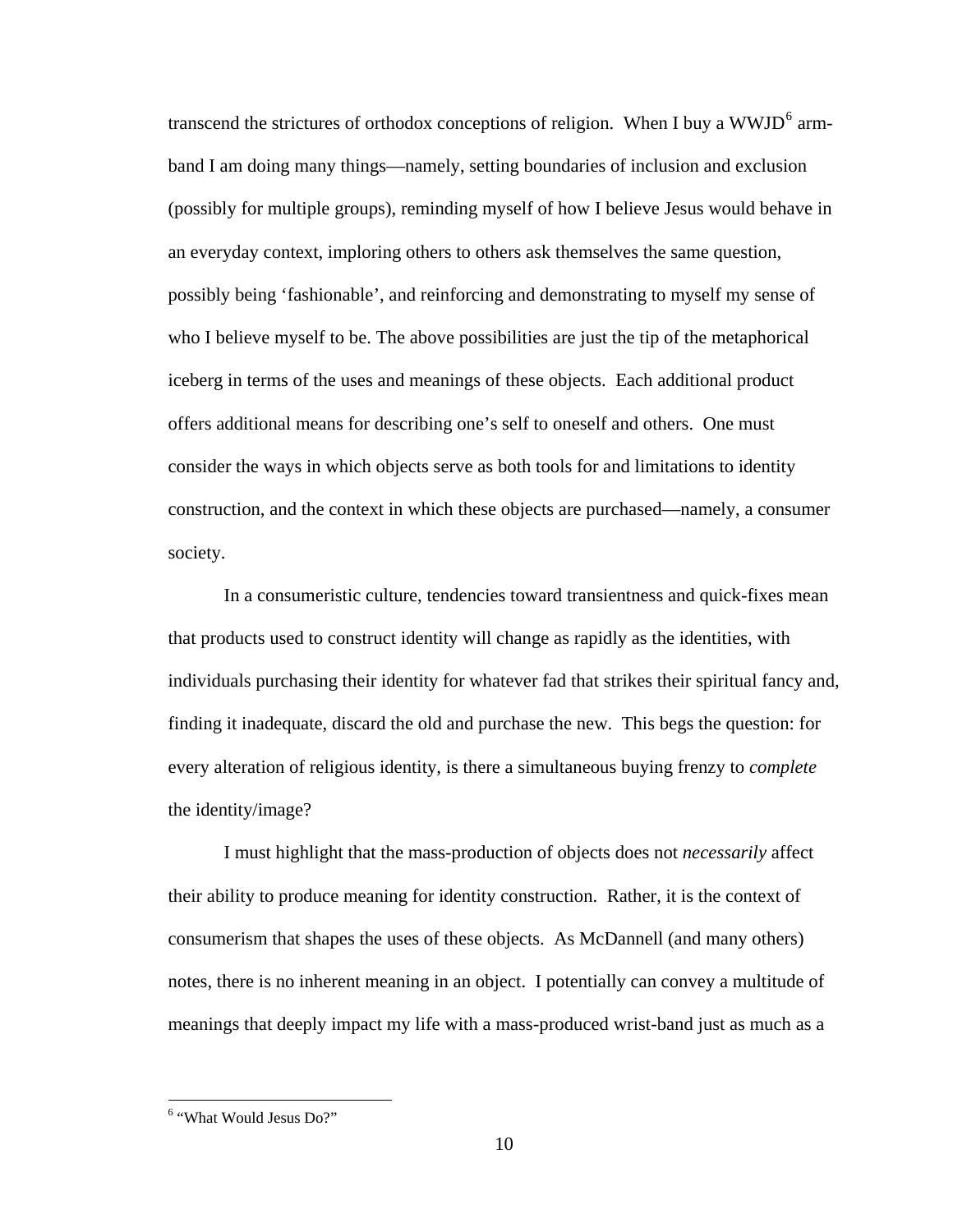<span id="page-16-0"></span>hand-crafted cross. It is the context in which I purchase and then use these products which makes a consumeristic culture unique.

However, individuals possess the agency to resist the vicissitudes of the market. While consumerism alters, limits, and "hastens" the changes of one's identities, individuals still actively construct themselves using and adapting the materials at hand (objects or otherwise). One must balance her/his conception of consumerism and influence upon trends in identity construction, with consideration for the ways in which consumers of these identities and products are, in the words of Robert Orsi, "constituted—assembled—by cultural bricolage," (1997, 7). Consumers are not mindless drones blindly exchanging identity for identity without reflection. We consume ideas from a variety of resources across many subject positions, and resist forms of identity and external tendencies that may lead to dissatisfaction. Nancy Ammerman's understanding of religious identity as narratively constructed offers an insightful tool for balancing these opposing forces.

## **IIc. Religious identity as narrative**

Narratives offer a complex perspective on the functioning of structure and agency in identity construction. We tell stories about our selves using the available stories from our various intersectional positions. In day to day life, the "top-down" stories associated with one's race, class, and gender are never totalizing, as "…no situation is rigidly bounded, multiple public narratives are always present, and no institutional field is defined utterly in its own terms" (Ammerman 2005, 215). To greater or lesser extents, we are all "in between dominating or controlling narratives" as "no single story and no single context is an adequate account of an identity" (215). Turning towards understanding religious identity and consumption, consumerism acts as a meta-narrative,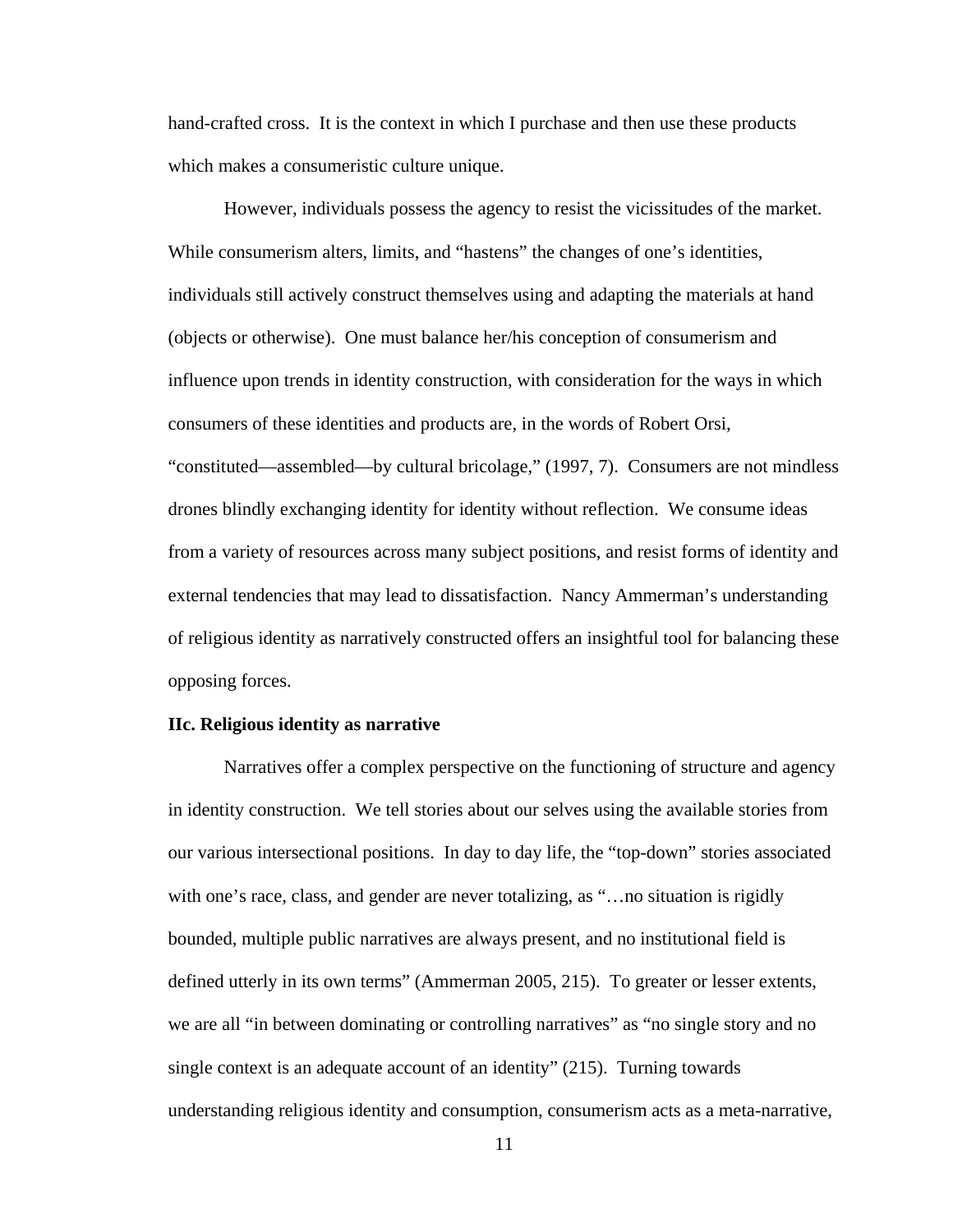a fast paced romance or action/adventure novel in which the college-aged heroine/hero is guided by her/his feelings trying on a multitude of identities symbolized through objects that purchase along their path to God. The story of the long spiritual quest is as old as spirituality, however, the rapid alteration and emphasis on purchasing objects in this story makes it distinct.

 These mighty and/or clever spiritual adventurers may find that their quest is not fulfilled by the quick exchange of identities/objects for new ones, and here they may resist the consumer context, or to use a quote from Orsi's *Thank you, St. Jude:* 

But women were not passive consumers of devotions. They engaged their tradition actively: they took objects away from the Shrine in Chicago, for example—its oils, waters, holy cards, prayer books, and above all, its many representations of St. Jude—and used them in ways unforeseen, and often unsanctioned, by the clergy in Chicago. The devout told stories about the saint, and about themselves in relation to him, in their own voices; they spoke to him in their own words, besides saying the published prayers of the Shrine, addressed him with their often secret, barely acknowledged needs. Jude was not imposed on women, in other words, nor did they simply inherit him; they invented him, too. (Orsi 1996, 94).

These devotional objects could never be fully circumscribed within the boundaries of orthodoxy as the women who used them could never fully be constrained by those understandings. Objects in these narratives of identity serve as *props* for these stories by highlighting, possibly directing, and, in various interpretations by the religious adherent, holding meaning and establishing boundaries. While possibly being a part of consumerism (as they were potentially part of self-hating discipline in Orsi's example), objects play a vital role in the construction of religious identity in general and therefore can deeply impact or simply signify one's relation to consumerism. Consequentially, an individual's interaction with objects, especially in a consumeristic context, is an excellent site for understanding the affects of consumerism on identity religious construction. A large group of consumers of religious paraphernalia are white middle-class high-school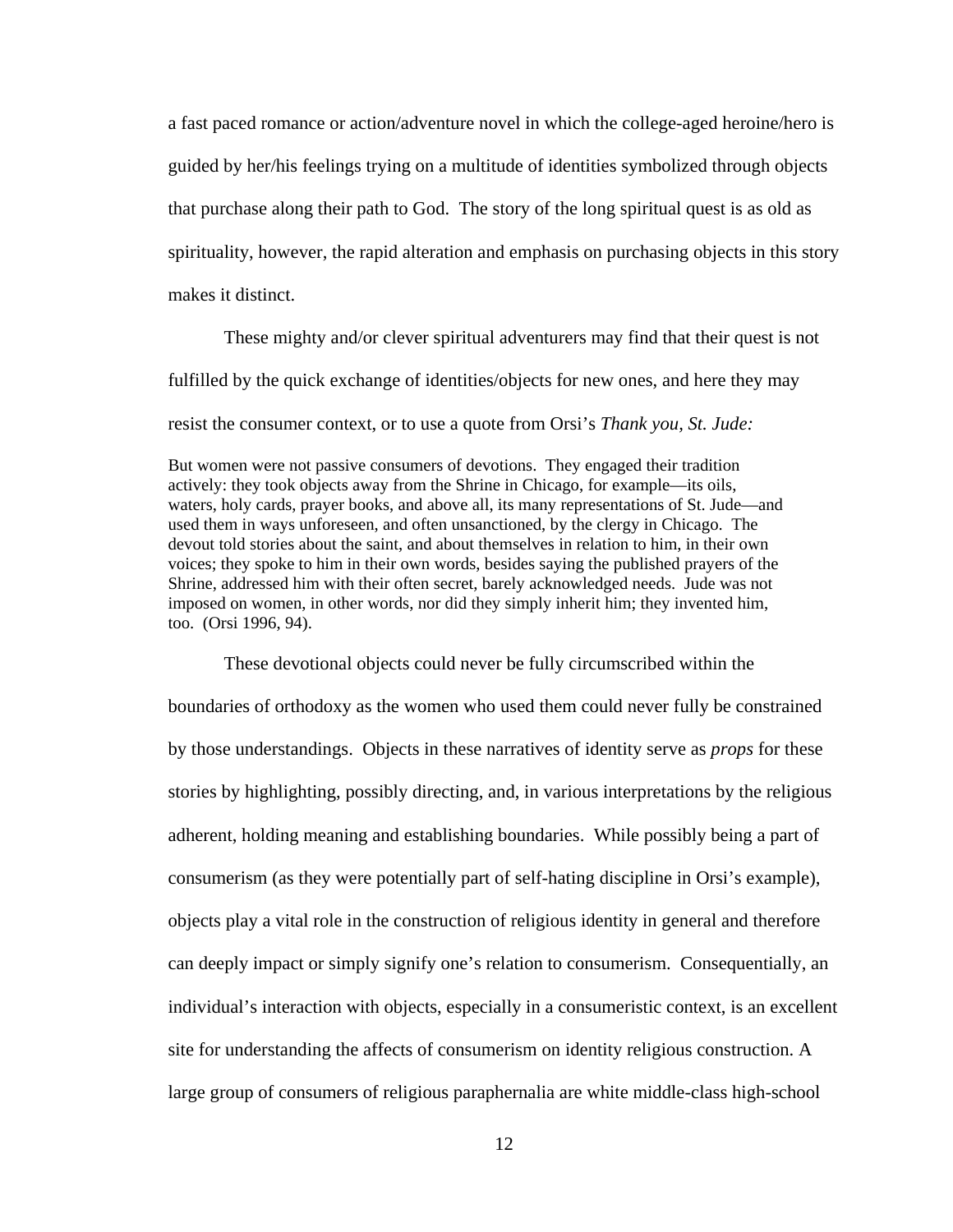and college-aged men and women. Particularly at these ages, individuals are more likely to be in the midst of differentiating themselves from the one they were given by their parents. Consequentially, the products they buy will be most likely pertaining to this process of identity construction and therefore make them ideal candidates for participating in research on objects and identity construction**.**

 Perhaps I over-extend the metaphor, but in terms of objects and religion, individuals often literally try-on an identity and its associated products. One can use Neitz (1987) for a sense of how this process occurs. In her study of Catholic Charismatics, Neitz highlighted the ways in which individuals slowly adopt a religious perspective by testing and slowly adopting the narratives of a religious group. Beyond the beginning stages of religious conversion Neitz's perspective may be extended to understand how an individual purchases an object and adopt the narratives with it they, their relevant groups, and the advertisers place upon it. In doing so, the religious adherent is essentially adding a prop to the story of their religious lives, indicating to themselves and others a way to live that story with and/or through the prop. They question their lives and the meanings therein by slowing purchasing and trying on an identity, literally investing their selves in it. Wearing a WWJD wrist-band, they see how others react to it, and how its message helps, harms and affects their life. Successful adoption of an identity has the objects as being fully integrated into their lives with its perceived narratives and additions to their self-narratives being accepted. One can question how much consumer trends in products *weigh* behavior towards individuals purchasing new religious identities. When WWJD wrist-bands fell out of consumer favor, what happened to the narratives they carried when the object is exchanged for a new solid gold cross—is the meaning and the questions one sees posed in that object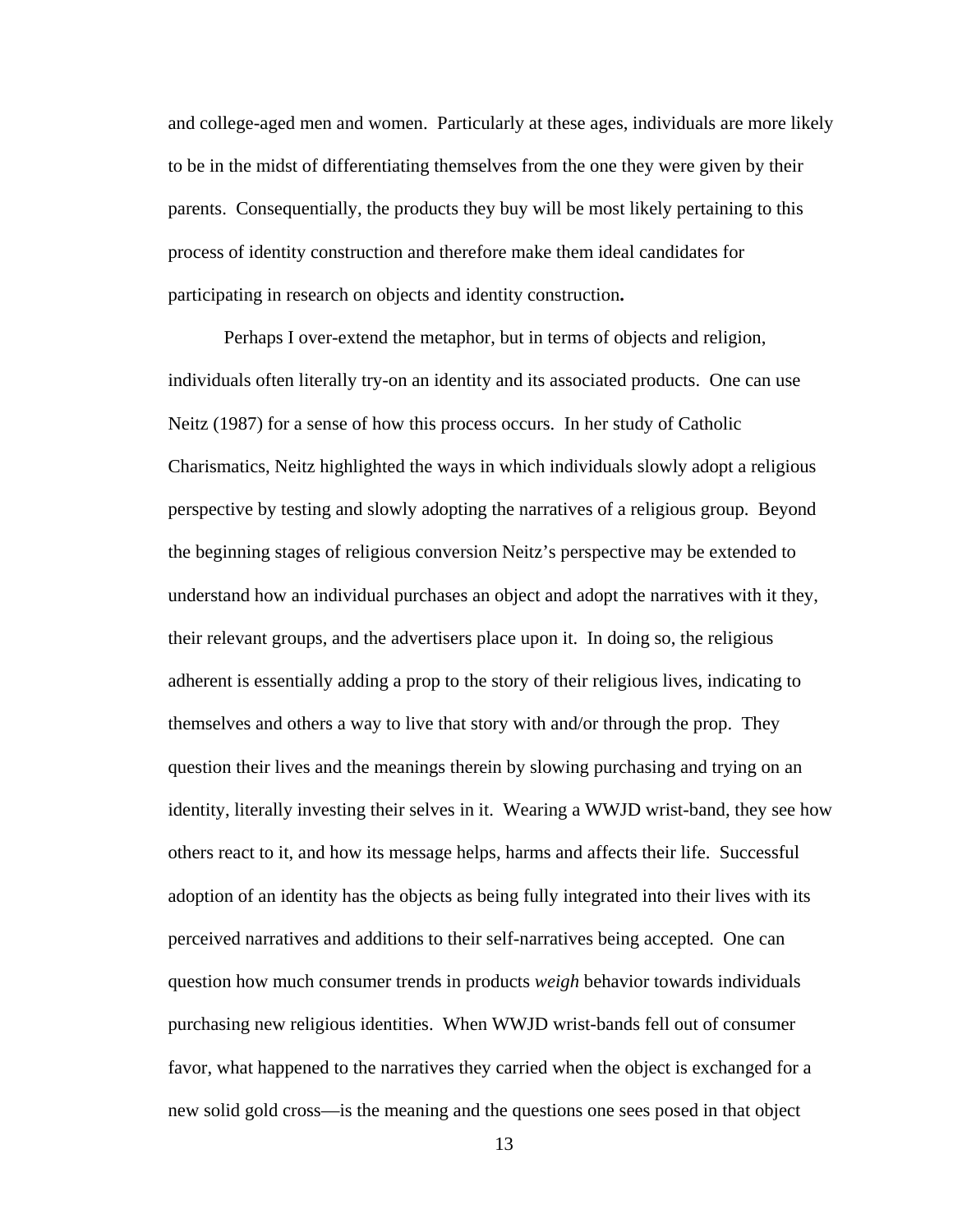discarded as well? Does the religious adherent no longer question "What would Jesus do?"

Resisting the rapid exchange of identities and products can, in theory, take many forms and will be an interesting site of study. Using Ammerman's perspective on identity, actors are agential to the extent that their subject positions are at the boundaries of multiple narratives. While a metanarrative, consumerism is not totalizing; there are ways of resisting it through a self-narrative that is more fixed, or demands persistent depth, or is not pleasure-oriented. For example, men who are working-class often focus on moral self-worth rather than material gain as a source of status and dignity (Lamont 2000). While they still purchase the markers of their identity, which is difficult to avoid, working-class individuals do not focus on rapidly "trying on" identities the same way that an individual who can afford such transitions do. While possibly quick-fix oriented, perhaps these working class identities are not as transient. University students come from a large number of social locations (though not as wide as one would hope), and possibly have access to many forms of cultural resistance to the effects of market competition.

 My extension of Roof (1999), Hunt (2005), and Colman's (2002) account of the negative market effects into quick-fixes and transience requires a balanced understanding of the ways that religious adherents can pursuit a meaningful and useful religious autobiographical narrative/life. Tempering the potentially deterministic aspects of my theory, I utilize Neitz (1987) and Ammerman (2003) to understand how individuals potentially can resist these the aforementioned trends and create a sense of wholness through the use of objects as indicated by McDannell (1995). To study both the ways in which they adopt these identities with objects in the context of consumerism, and resist the effects of consumerism, one needs to be able to be able to invoke the feelings and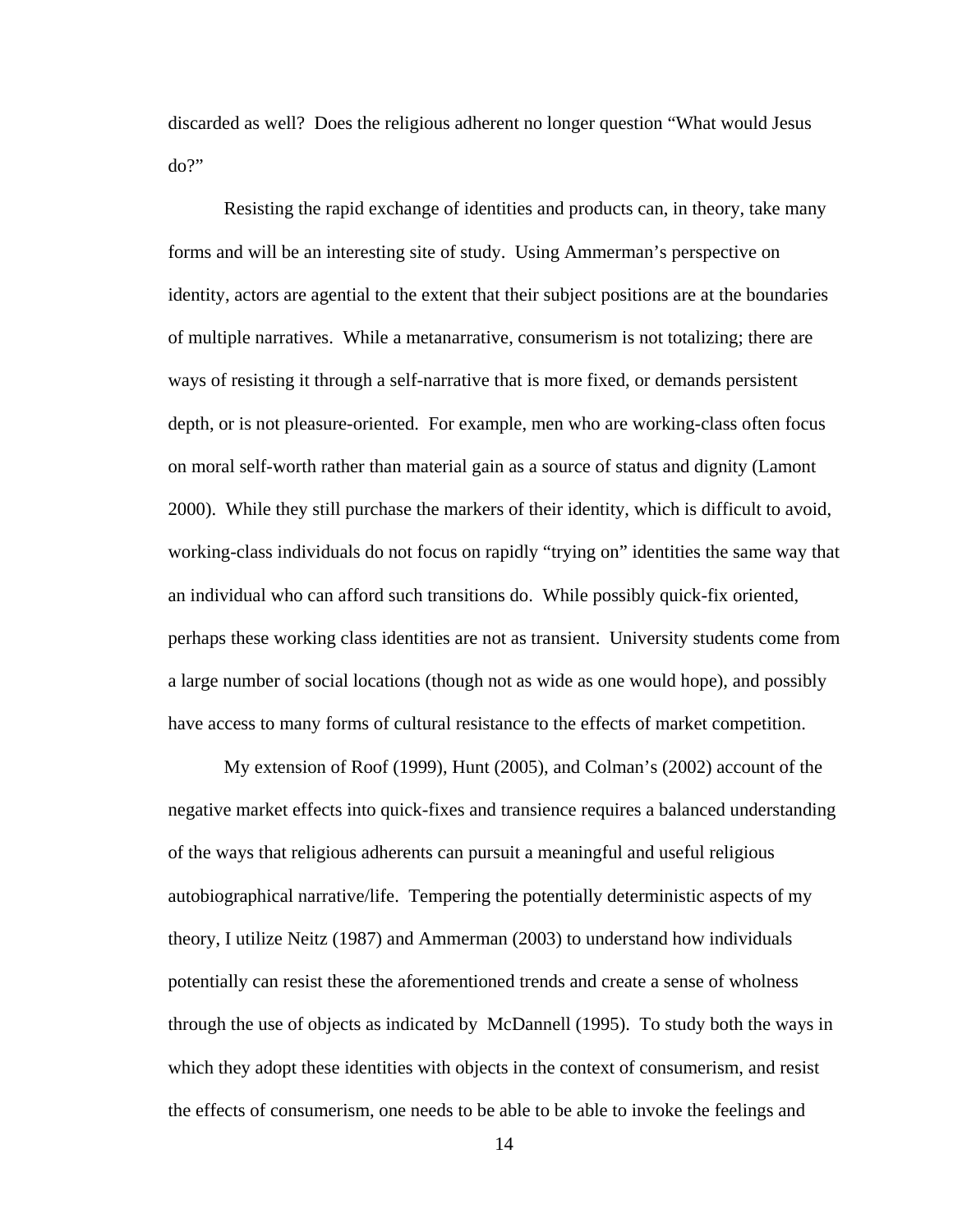memories associated with those objects through a variety of research methods specifically photo-elicitation (Harper, 2002).

### **III. Methods:**

For this research I conducted four non-participant observations over a month of large (roughly 100-150 people) group meetings of a campus non-denominational Evangelical Christian group. During the meetings I focused on the narratives introduced at this level and how individuals at these meetings marked themselves as their religious, and how objects in general are used. My presence and intention to interview people was announced at the beginning of the first session. My major goal in attending these meetings was to get a feel for the institutionally available narratives to aid in developing questions and to inform/gain at least a semblance of translation competency the later interviews. At the first meeting I was able to gain 2 volunteers and then using snowball sampling attain another eight volunteers—with two dropping out because of time constraints, leaving eight participants.

Those individuals who agree to participate were given an index card and disposable camera (see appendix 1), and asked to take pictures of any object regardless of how long it has been owned or what it was, that they felt was related to their religious practice/belief. After a week, I scheduled a semi-structured interview with the participants with questions listed below (see appendix 2) using the photos that the participants took as an elicitation devise. In line with what proponents of photoelicitation have argued (Harper 2002), I was able to get rich data from the participants; especially given that I was attempting to access their interpretations of religious narratives through objects. Without the individuals actually bringing said objects, it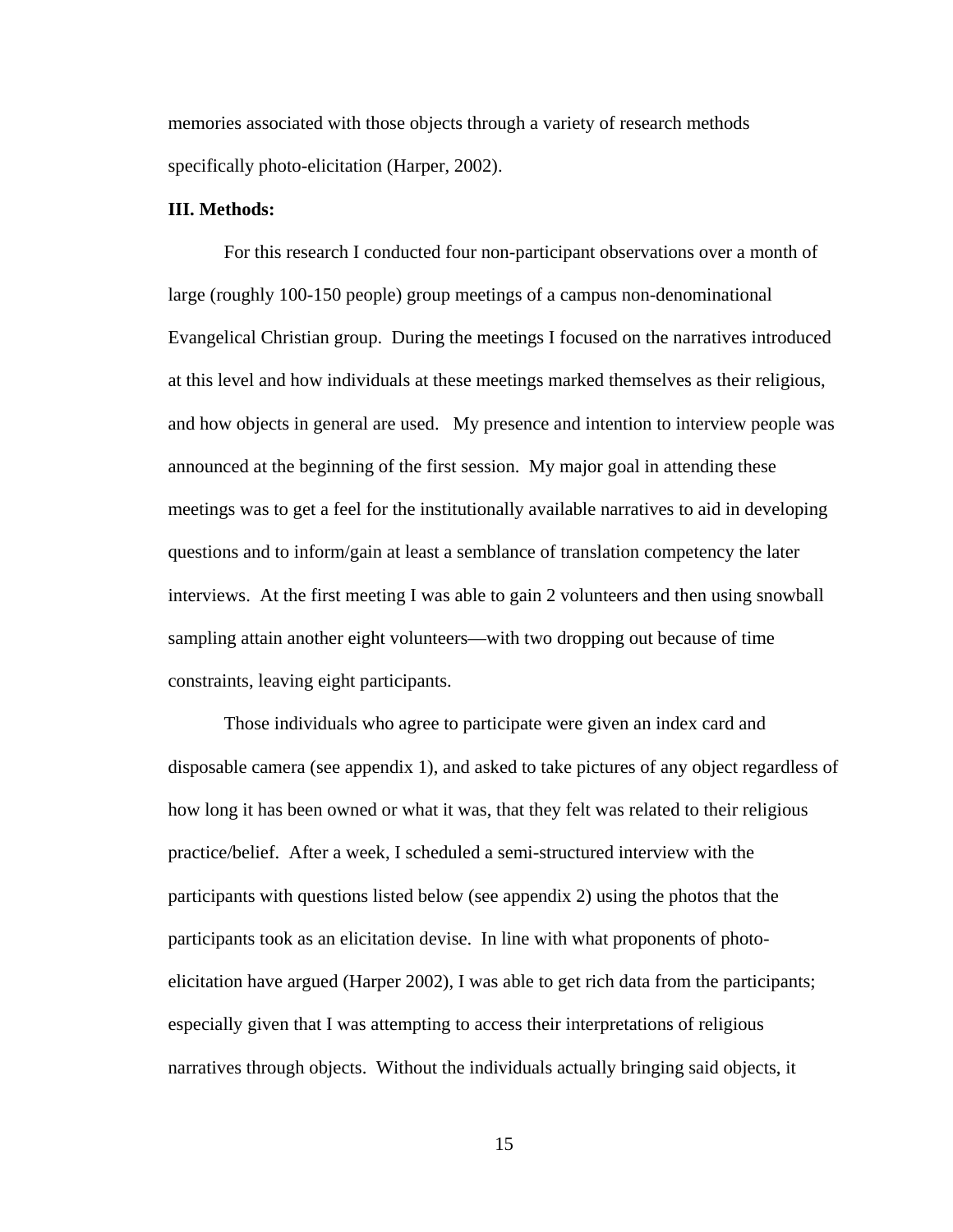<span id="page-21-0"></span>might have been difficult for them to access their thoughts and feelings regarding the object in relation to their everyday (religious) life.

#### **IV. Limitations**

There are numerous limitations to my study revolving around six issues, three of which were expected and three unexpected. Regarding the former, there is no comparative, longitudinal, and little macro data. Without these three elements I cannot make any claims to the representativeness of my study (especially beyond the confines of Evangelical Christianity), nor make much in the way of causal attributive statements, especially in regard to the *effects* of consumerism. I can only highlight trends that I see within the study and attempt to get as wide of a cross-section of members (in terms of length of membership) and make use of the strength of this study, namely the site.

The benefit of this location is that group is comprised of youth who are raised in a consumeristic society and the group is attempting to cater to their religious needs. Unlike other religious organizations, it is not attempting to get members who are in young families, or the elderly. Rather, its explicit focus and sole source of members are young, college-going adults—an age group in which individuals are more likely to convert to new religions or recommit to existing beliefs as they have been isolated from or broken existing social networks that may have limited or directed prior affiliation (Putnam, 2000). Without being able theorize as to *how* frequently transientness would occur (especially as manifest in church hoping), college-age students are in a transitional period and are most likely to demonstrate the processes by which they choose and possibly consume a religious brand. Additionally, because of their unique position of not having a dependent family and being in school, this demographic is normally associated with a strong desire to participate in consumer culture regardless of actual disposable income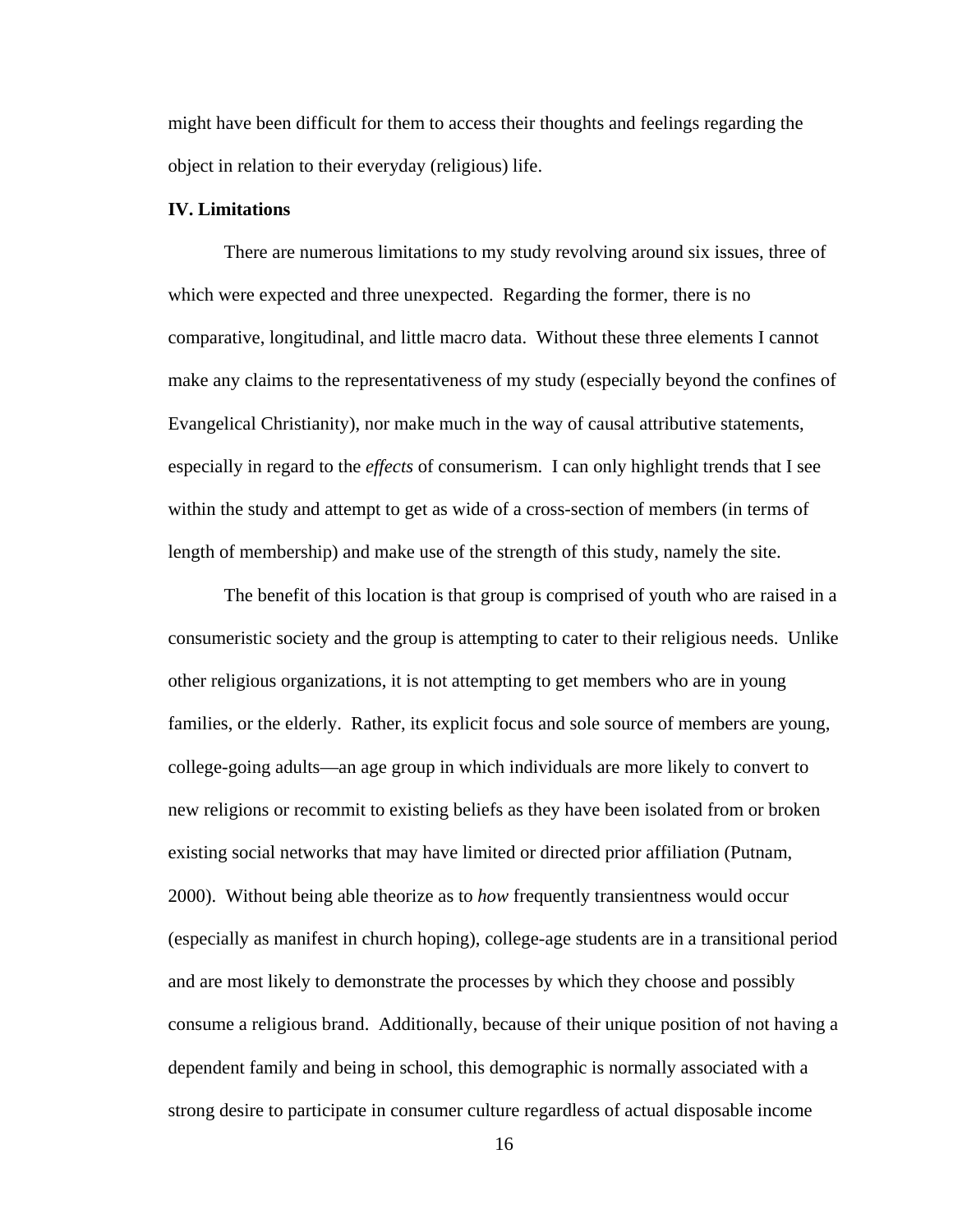(Palmer, Pinto, & Parente, 2001). These factors, the explicit and exclusive focus of the group, an age group associated with advertising, disposable income, and religious change, makes this specific site ideal for at least providing grounding for future research involving objects, consumerism and religious identity construction.

 In practice though, there were three unexpected issues. Firstly, the introduction into the group was structured in such a way where I encountered a preponderance of committed and/or long term members. The meetings typically occur in an auditorium in which most of the members typically sit towards the front. The first time I was there, to remain unobtrusive, I sat in the back. However, older members for various reasons sit in back (such as to meet hesitant new-comers), and as such I encountered these individuals first—the members who are extremely committed. My use of snow-ball sampling was problematic because the networks of committed members are likely to be populated by those members who are similarly committed, even if they have not been present for as long. While I was able to attain diversity in the member's length of membership, the level of commitment had little variation. These individuals represented a 'strong case' of religiosity. All but one of the participants plan to be involved with Christianity either as a vocation or an associated job (in six cases they were directly planning to continue working with the group). Consequentially, the scope of my study is limited to exploring consumerism and the production of religious identity with objects in the strong cases of religiosity.<sup>[7](#page-22-0)</sup> My model of consumerism tends to weigh religious identities towards transientness and focuses on quick fixes. Therefore it was unlikely that highly devoted religious persons would be overly affected by consumerism (assuming that these are

 $\overline{a}$ 

<span id="page-22-0"></span> $<sup>7</sup>$  I did not use a scale to determine religiosity, however, I can gather that plans for religion as a vocation,</sup> committed prayer and Bible reading everyday, and frequent attendance to religious groups is sufficient grounds for this claim.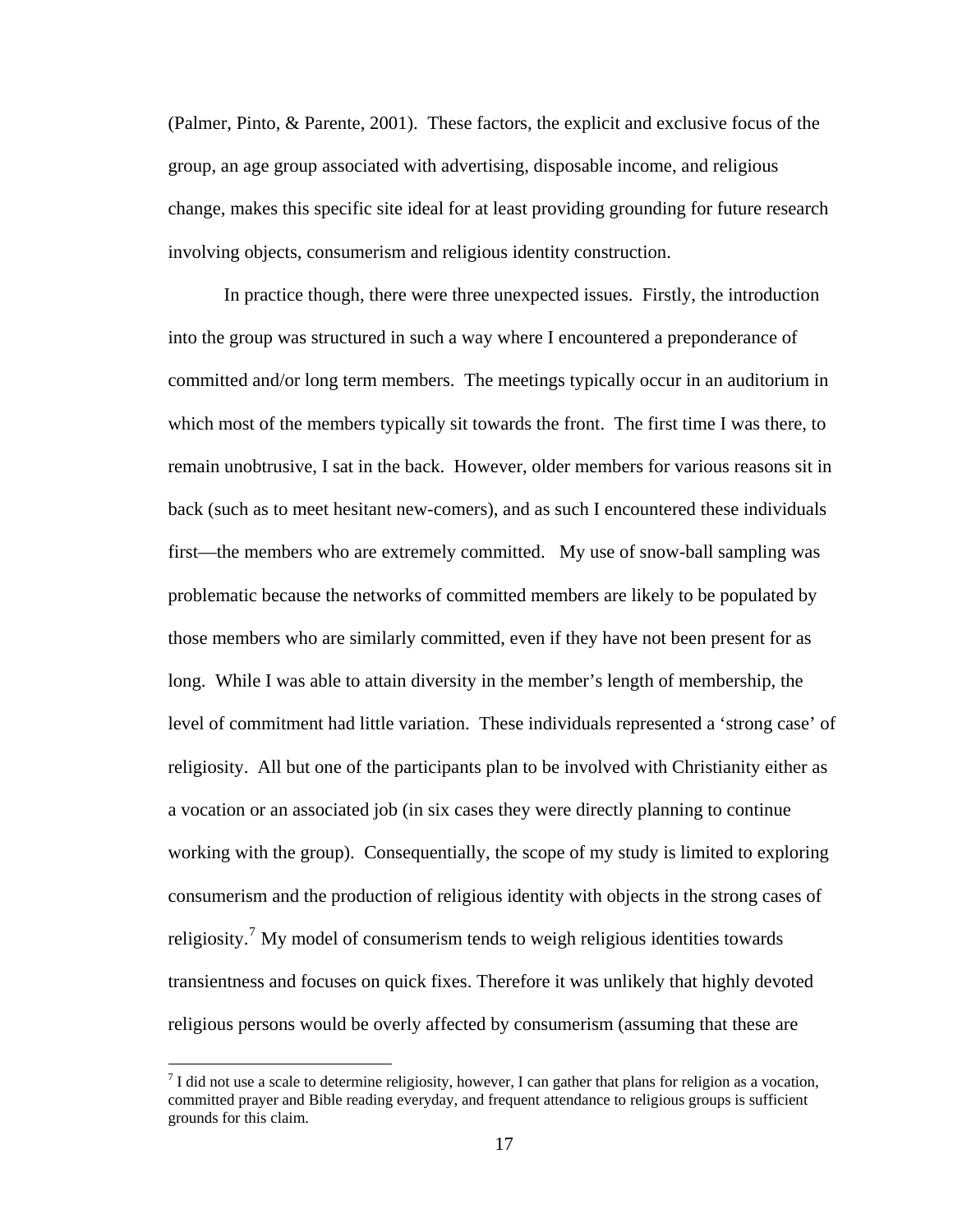proxy measures of consumerism). Yet the limitations of the sample and the lack of the indicators of consumerism within this specific group do not render the study useless in regards to the study of consumerism and religion. Roof's (1999) argument focuses on individuals whose lack of trust in traditional religion allowed them to transcend institutional boundaries and be "Christian" while also believing in rencarnation and karma. However, because of the restrictions on my sampling method, I encountered only individuals who were dissatisfied with organized religion, though they did not cross into alternative belief systems, instead remaining squarly within the Christian tradition (or subsuming other traditions within it). These individuals therefore provide a unique perspective on religious life in a context of consumerism and the forces of differentiation. As will be covered in more detail in the discussion section, this group provides interesting information as to why transients and quick fixes are *not* present when it was reasonable to hypothesize that it would be.

The second unforeseen limitation is my underestimation of a congregation apart from the group. One participant called this congregation the "take two" of their group, reporting that many of the members of her group also went to this church. Realizing this factor late in the research, I was not able to sufficiently adjust my questions to gage the role of this church in providing narratives for Christian identity. I was able to gleam from the limited information regarding the church that it is Biblically focused and is the site of many small and larger congregational meetings. However, given the importance that three of the eight participants placed upon the group, I cannot discount its role in the participant's construction of religious identity (the three that mentioned it indicated that many of those I interviewed also belonged). Unfortunately I am unaware of the effects of this church upon the group or the participants in specific and therefore cannot speak to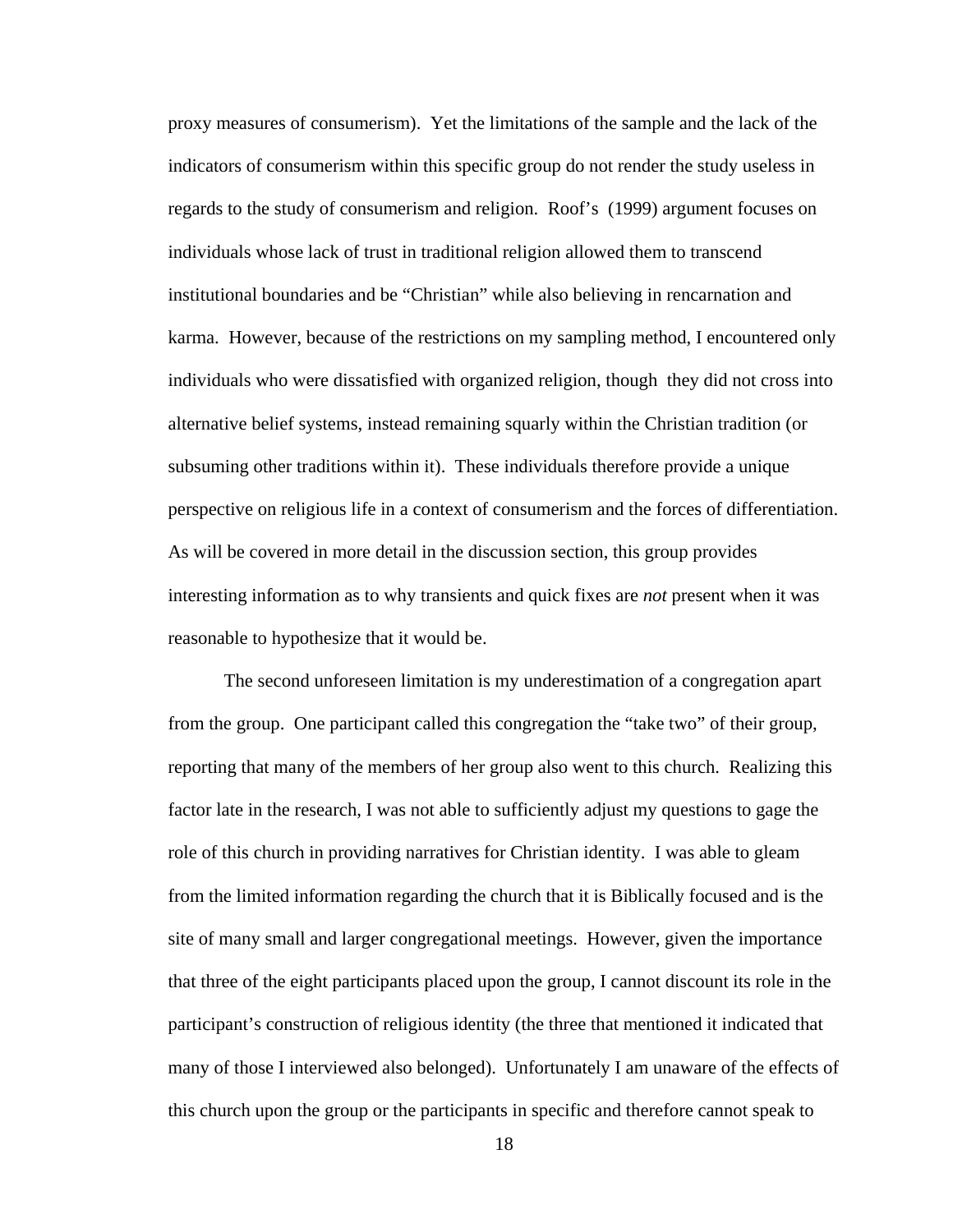how it may have influenced them; I can merely recommend its inclusion in future studies. The implications of this other group are further reaching than simply an additional site for the construction of identity. The dual affiliation of the group members and this church highlights an assumption in my theorizing about the affects of market-competition on religious identity. Implicit in my understanding of transientness was a sense that participants were monogamous with a congregation. Transientness of location (church hoping) can mean disaffiliation with a specific group, or here an ideologically-linked set of groups. In either case one must consider the whole of an individual's network of affiliations rather than concentrate exclusively on one particular site.

Lastly, I did not account for the ways that religious identity is intertwined with gender. There were many indications from the men and women who participated in the study that their autobiographical narratives were deeply structured by the ways that their faith articulated "proper" gender expression. Gender and consumerism are deeply intertwined, and at the best I can only state that a focus on gender must be included in further studies to see the fullness of consumerism, objects and the construction of gendered religious identity. While there are numerous limitations to the study, which may have reduced its initial scope, it was able to find that despite the potential trends produced by the market, this is a thriving religious community which actively promoted resistance to consumerism and the forces of differentiation.

#### **V. Findings**

The results of the photo-elicitation interviews and the non-participant observation found no or limited indications of *transience* or *quick-fixes*. Each of the 8 participants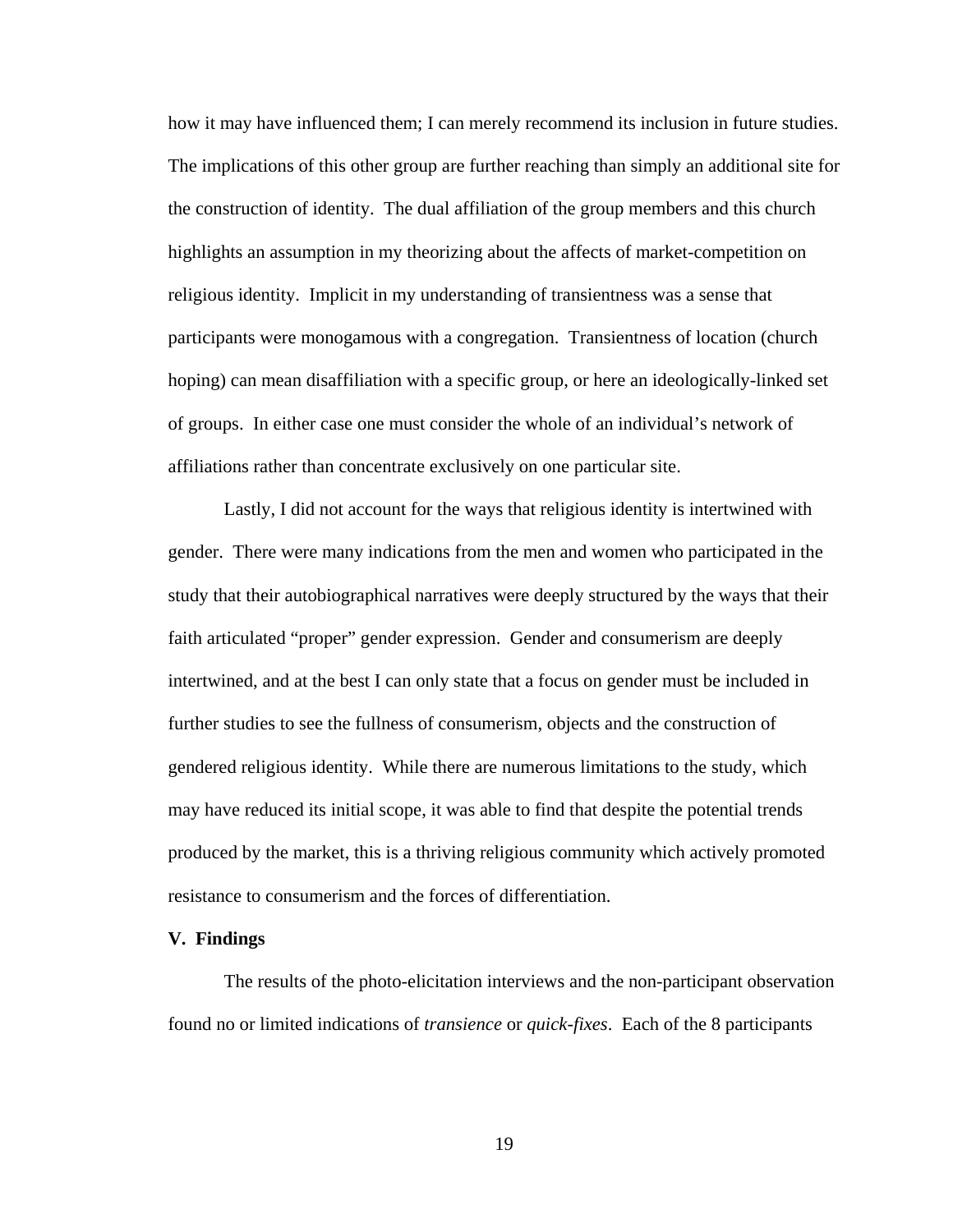have been in the group (or one very similar) for a year or more,<sup>[8](#page-25-0)</sup> and while some (3) did some "church shopping" in the spiritual marketplace, they only briefly did so and decided upon their current group almost unanimously because of its welcoming communityoriented atmosphere. The other participants often choose the group due to the presence of family members in the group upon their arrival in college, or it was the first place they went to. Within their narratives there seemed to be little change besides the typical transformation narrative to Evangelical Christianity. The objects which they choose to take photographs of were normally gifts (especially Bibles) from close family members, reoccurring purchases (indicating their usefulness and use), or of limited use. Further, they did not photograph or speak of purchasing many new objects when they joined the group (save possibly music), indicating that objects of importance to them were not the result of "shopping sprees".

There was a high degree of consistency in the type of purchases. Participants followed trends of purchasing specific types of journals (mole skin) and portable Bibles (for the durability, portability and texture). However, consumer trends do not equate the negative effects of consumerism. When telling the stories of coming to their current religious disposition, participants mentioned that there were objects they got rid of. Two members discarded newly objectionable CDs, and third got rid of drug paraphernalia. Ultimately, it is nearly impossible to *not,* in some capacity, consume an identity using products. However, in this specific group they did so without deleterious tendencies that myself and other authors have foreseen.

 $\overline{a}$ 

<span id="page-25-0"></span><sup>&</sup>lt;sup>8</sup> One participant recently moved, though he picked the current group (and the church mentioned in the limitations section) in part out of its similarity to his home church and welcoming atmosphere.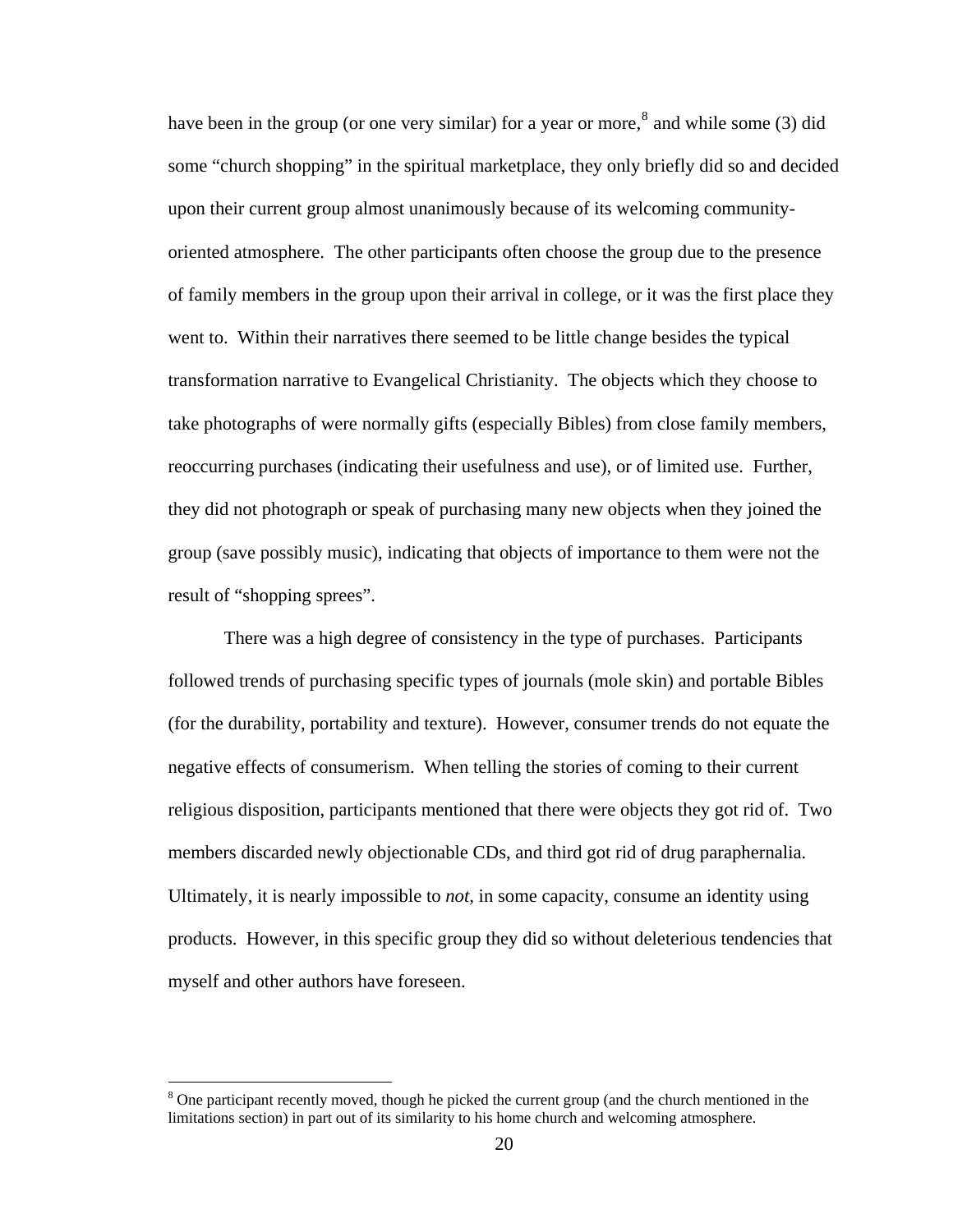Based on my non-participant observation and the interviews, the subject-matter of the group held persistent overall themes, with variation depending upon the decisions of the group of interns who were running the program rather than rapidly shifting the actual message (however, there was a great deal of changing spectacle before and after the sermons). The persistent message for my brief observation period was a focus on relational religion and the inability of worldly things (people, places, things) to grant lasting happiness. Interviewees revealed these to be relatively consistent, with the perception of some limited variation over time.

 There was no or very limited indication of a quick-fix orientation in either the sermons or in individual narratives. It was often stressed in sermons that it is not simple or quick to be a Christian, and that it is only with long term effort that one gradually finds answers to lives questions. Difficult questions of time management, interpersonal relationships, and a meaningful life were addressed, and, though the solution (a relationship with Jesus) was seemingly simple, there were often statements in the sermons such as "at first I thought it was silly…" and "I still struggle with this everyday…" that indicate an emphasis on long-term work and difficulty. There was no indication in the sermons of a spiritual equivalent to the "5-miniute workout" approach of some weight loss programs.

 Insofar as quick-fixes are concerned on the level of interviews, it seemed that the individuals were not attracted to nor practiced a simplistic "easy fix" approach to their religious faith. All participants prayed everyday and used the objects to help their problems, express their emotions, and bond with others (to be covered in the next section) in satisfactory ways. The general mentality of the participants was that the group was largely a place for them to worship and build community, helping to make worship an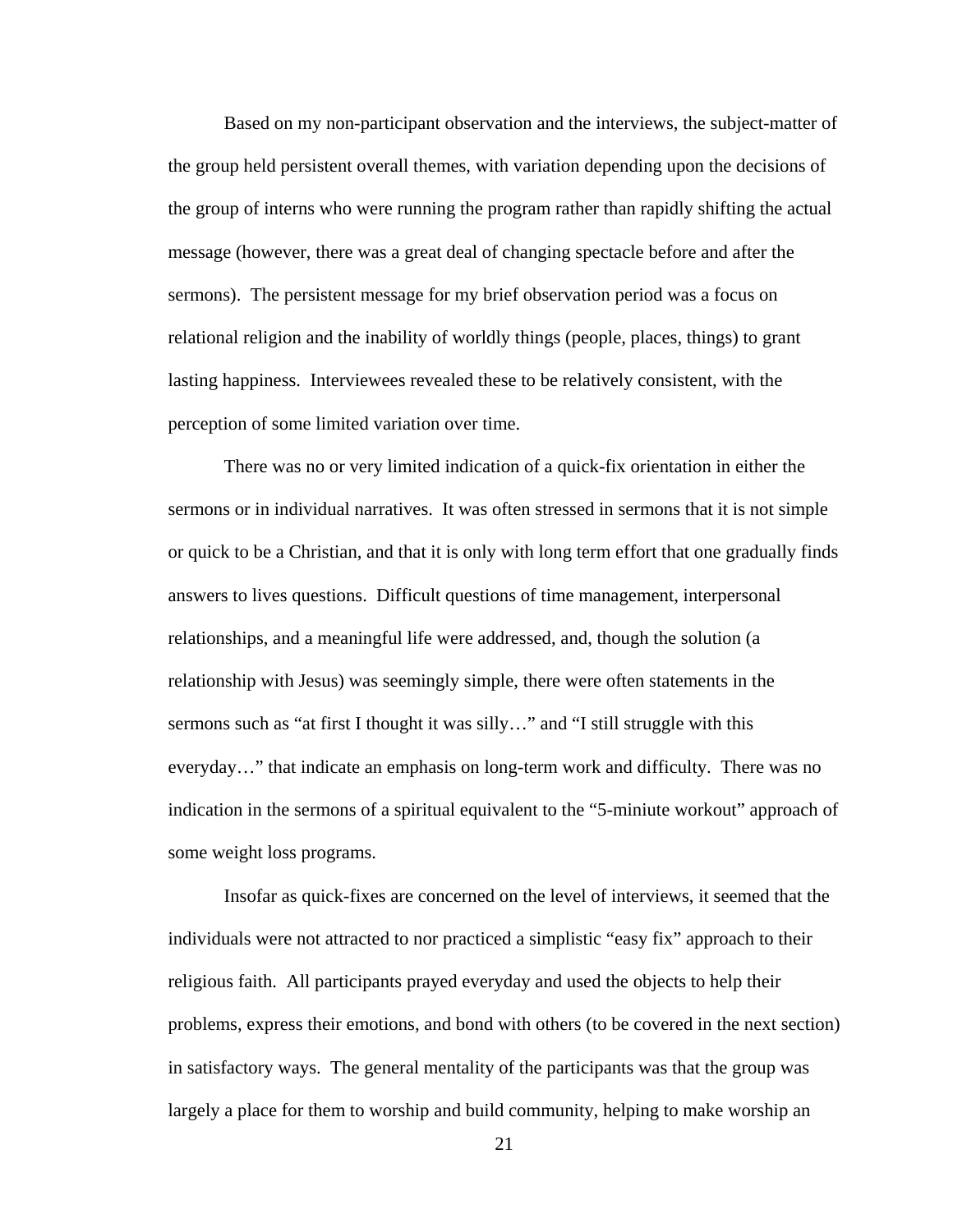everyday part of their lives as a part of a long-term belief in the practice and ideals of their faith. As stated before, all participants indicated a hope to either go into vocational ministry or be in a Christian-oriented business. All of the aforementioned factors combined—emphasis on long term problem solving, practical and successful management of everyday problems (indicated via objects), future plans involving the same religious community or at least style of religion, and no rapid purchasing of objects with religious narratives attached to them—indicate that this religious community does not invoke a quick-fix mentality (at least) in its strong members. However, when questioned about other members, there were some indications of both transience and quick-fixes. In one conversation it was mentioned by a participant that there was a high number of new-comers, many of whom leave. Additionally, there were several instances when the topic of materialism and the use of objects was brought up. In these cases, the participants believed that there were some members who bought a considerable amount of objects and put great weight into keeping religiously fashionable. While I have spoken at length on what I did not find, what I did find was a thriving religious community that actively resisted the forces of differentiation and consumerism by utilizing objects of bonding and reflection to create meaningful and enduring religious lives.

### **VI. Discussion**

Due to the limitations of the sample and scope of the study, I can only postulate as to the reasons quick-fixes and transience were not being present. In simplistic terms, the reasons are tautological. Highly religious people simply do not church-hop, nor are they interested in quick-fix religious solutions to everyday life problems because that is the definition of highly religious people. However, the picture is more complicated than simple definitional issues. There are indications in the literature that highly religious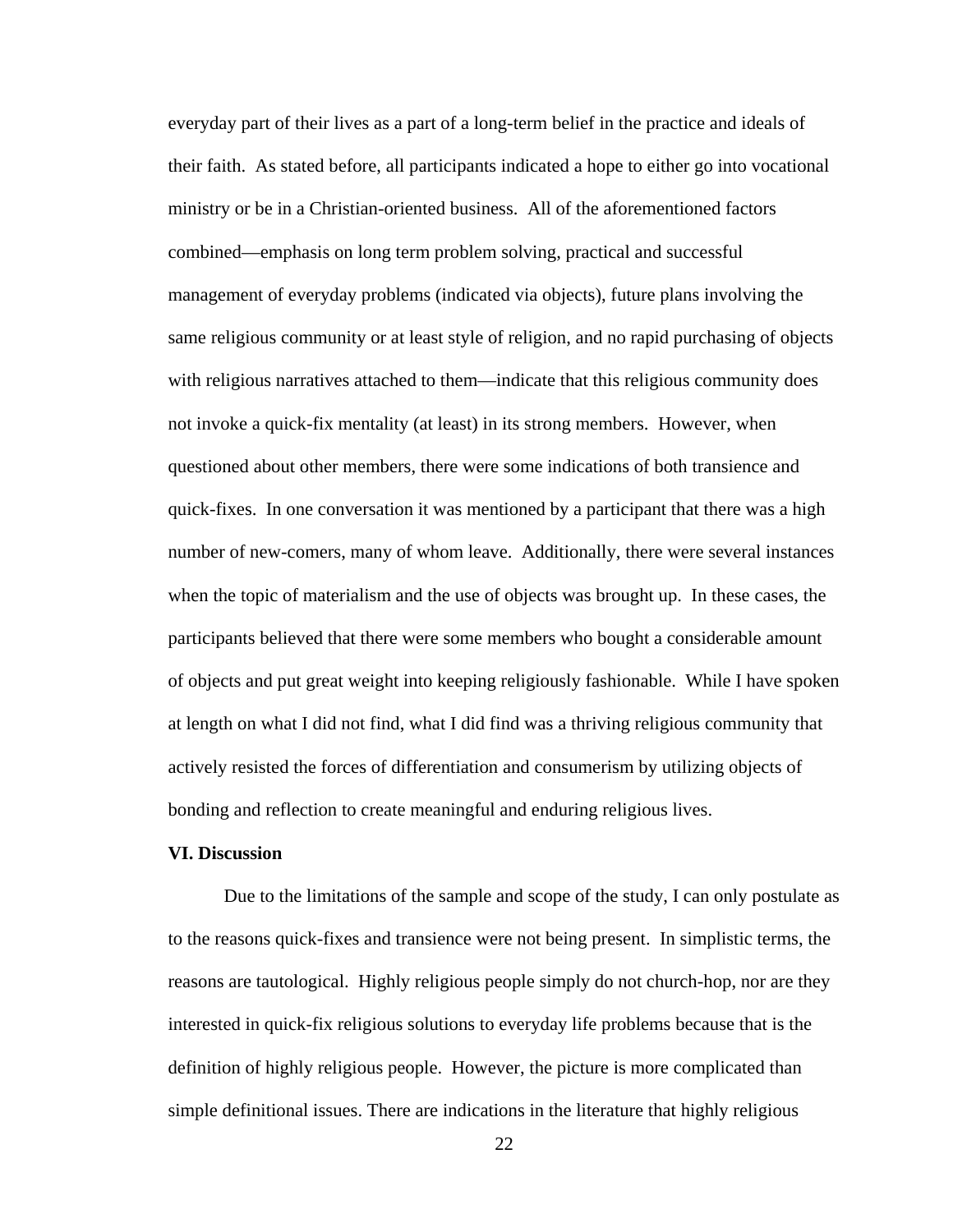individuals do buy into quick-fix solutions for many problems (Griffith 2004). Being highly devoted in terms of belief and practice does not mean that the solutions offered by the congregation to some of everyday life's problems (e.g. child rearing, weight management, work/home conflicts, work/spiritual conflicts) are satisfactory. Many people persist in general religious faith and belief despite the inadequacy of a particular religious narrative. Further, religious individuals may church (s)hop a great deal if they have difficulty in finding a site of worship that fits their needs.<sup>[9](#page-28-0)</sup> Consequentially, being highly religious does not necessarily "buffer" one from transience or quick-fix solutions. So the question again arises: why did these particular respondents not have any of these qualities? And for that matter, what is the significance of the group to which they belong in this matter $?^{10}$  $?^{10}$  $?^{10}$ 

 Transientness can manifest as the ability for a religious adherent to briefly "try on" many identities, thereby enabling them to review and consider many identities and ways of being in order to find one that suits their needs (even if it does so only for a short time). Transience may also manifest as extremely high turn-over rate for individuals who join the group. The second term, quick fix, is an emphasis in the narratives on the simplicity and ease by which one can achieve spiritual, physical, and mental happiness offered by the religious community or in the expectations of the participants. None of the participant's stories fit any description of these terms. In many ways, it seems that objects served the opposite role, maintaining religious identity through the problems of everyday life, thereby being objects of community and self-reflection *fighting against*

 $\overline{a}$ 

<span id="page-28-0"></span><sup>&</sup>lt;sup>9</sup> My focus on qualitative interviews on objects mitigated the possibility of these sorts of events providing false-positives to my investigation of consumerism. If I were simply to record the correlation of purchases with new group affiliation I would not know why this occurred.

<span id="page-28-1"></span> $10$  I only am able to ask this question working under the assumption that these qualities do exist as discussed in the literature review—especially my extension of Roof's assessment (1999).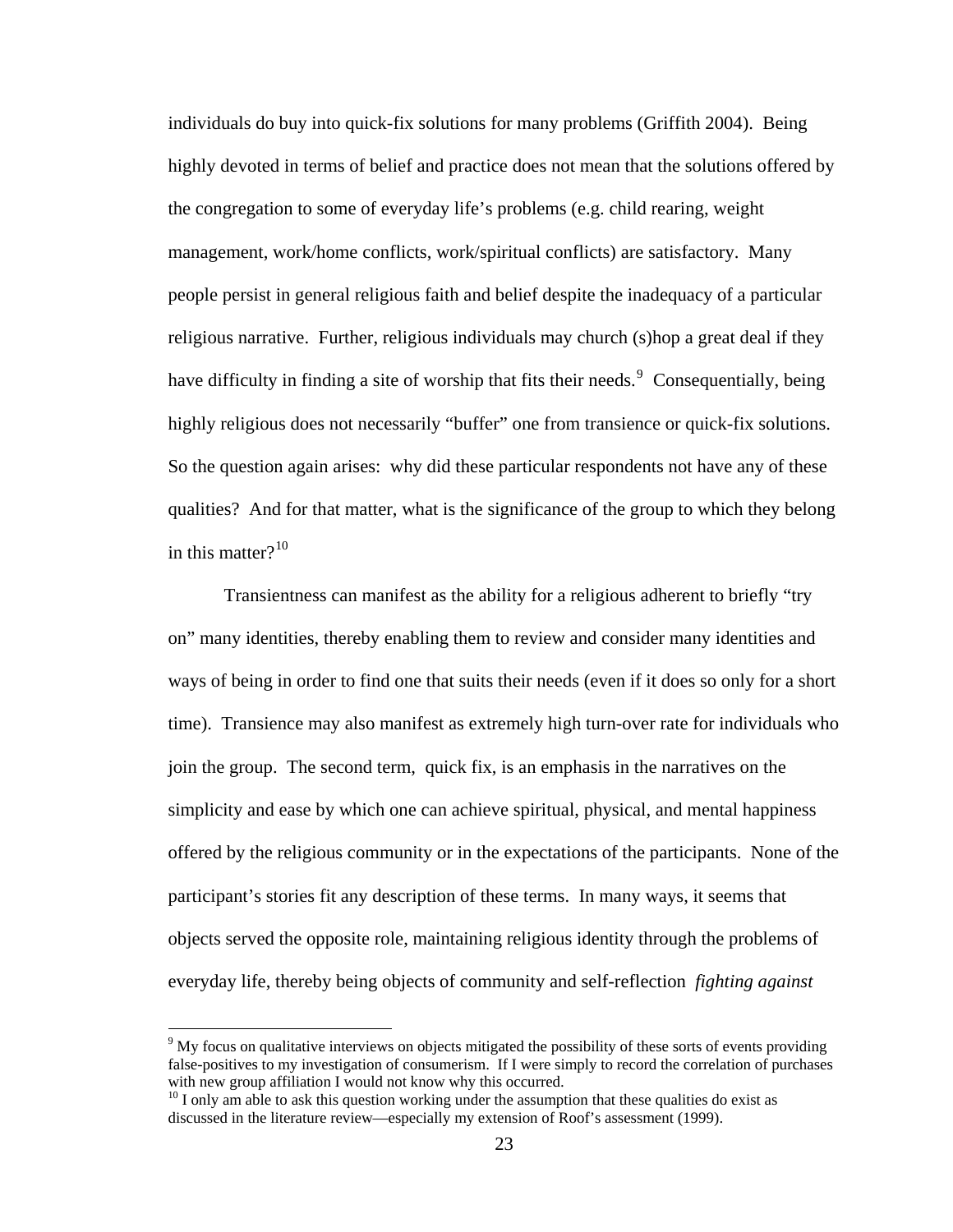consumerism and anti-wholeness differentiation (as discussed later). Competition between religious providers and a general atmosphere of consumerism did not produce tendencies towards quick-fixes or transientness, as some of the literature and the site would indicate. As opposed to reacting to the market by producing quick-fix and transient narratives, the group is in part an effective reaction against these qualities, producing an enduring community, identity, and long term solutions to life's problems; therefore catering to the specific needs of its constituency and helping develop strong members.

Every participant in this study had a similar theme in their story of coming to the group; raised religious and in a dense social network, they were socially isolated and/or moved away from their traditional faith upon coming to college. The group offered a particularly open, safe, and community-focused environment were they could renew or grow in their religious lives. The attention to community and the accepting religious environment coupled with the specific needs of the participants makes for an ideal location for these individuals to stay within a single group for an extended period of time and develop long-term solutions to their problems. Describing their first over-all experience coming to the group all individuals who commented on the subject said that they felt welcomed with one individual statement epitomizing this sentiment:

**Interviewer**: What was it that you did before and after, like...?

**Participant:** I'm trying to think. Before I was really nervous, I get really nervous about like going into big groups; like when I get there I'm fine, but I just get really intimidated. I don't even remember, it was a really long time ago, but I remember what we did afterwards. Afterwards we went and played ultimate Frisbee on the quad, and it was so much fun and I remember one of my best guy friends to this day, his name is X, I don't know if he's doing this study with you, but he went to throw me the Frisbee, and he went "You! I don't even know your name, catch this!" And like, people were just nice and fun even though they didn't even know who I was, they were just still really nice, I just had a really good time. And I remember afterwards sitting around on the side, like a couple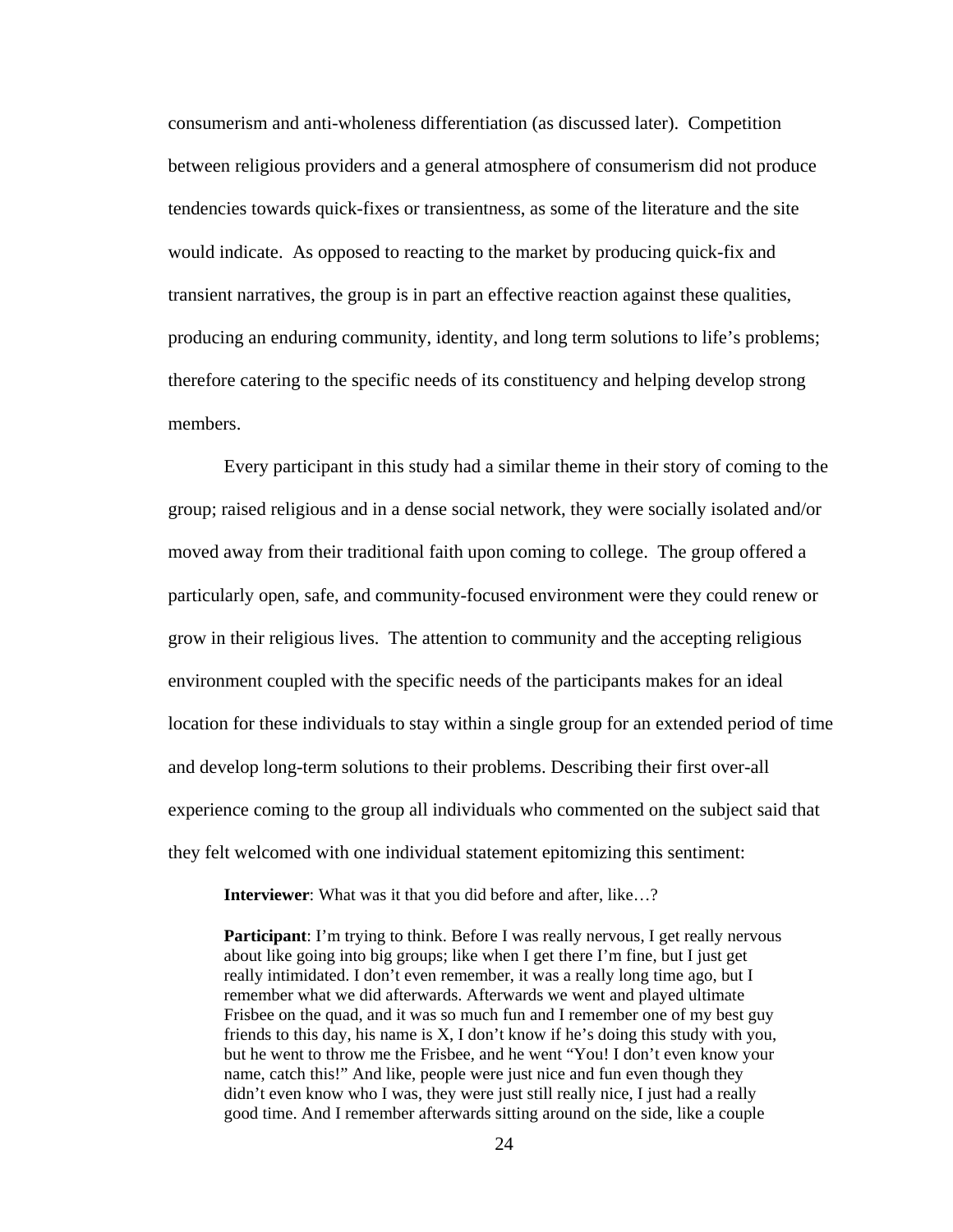different people just talking to me and trying to get to know me, like I didn't even have to try to make an effort, which is weird because I'm really outgoing, so I wasn't used to people trying to like pursue trying to get to know me, and afterwards I was like ok, well I'm going to go get my car now, and they were like "Where's your car? We can drive you there; we don't want you to have to walk by yourself," they totally just went out of their way to make sure I was happy and comfortable. I totally felt like this is it, this is where I want to be.

The woman who is quoted above was one of the most enthusiastic about the positive aspects of the community. She felt that the group offered a place where she could be herself and still develop lasting relationships. Her perspective was shared by most of the other respondents.

 Objects played an integral part in the group's efforts to provide community against the tendencies toward transientness and quick-fixes. Overall, objects directly move against quick-fixes and transientness by promoting an inner spiritual life whereby the participants analyzed themselves and their life creating a sense of long-term progress and sustained grappling with life's problems (objects of self-reflection). Further, objects contributed to this by aiding in social bonding or reminding the participant of social experiences (objects of community).

 Objects of community are objects that are used through practice and given meaning to help the participants establish and reaffirm social bonds that had been broken by/in coming to college. Several participants had dramatic breaks with their original religious identity and some of the people associated with it, such as losing long-term platonic and romantic relationships. Some of the participants underwent a period of drug or alcohol experimentation which they report to have found extremely unsatisfying. As mentioned before, the general openness and attempts at establishing friendships with the participants when first going to the group was a major reason they decided to continue going to the group. However,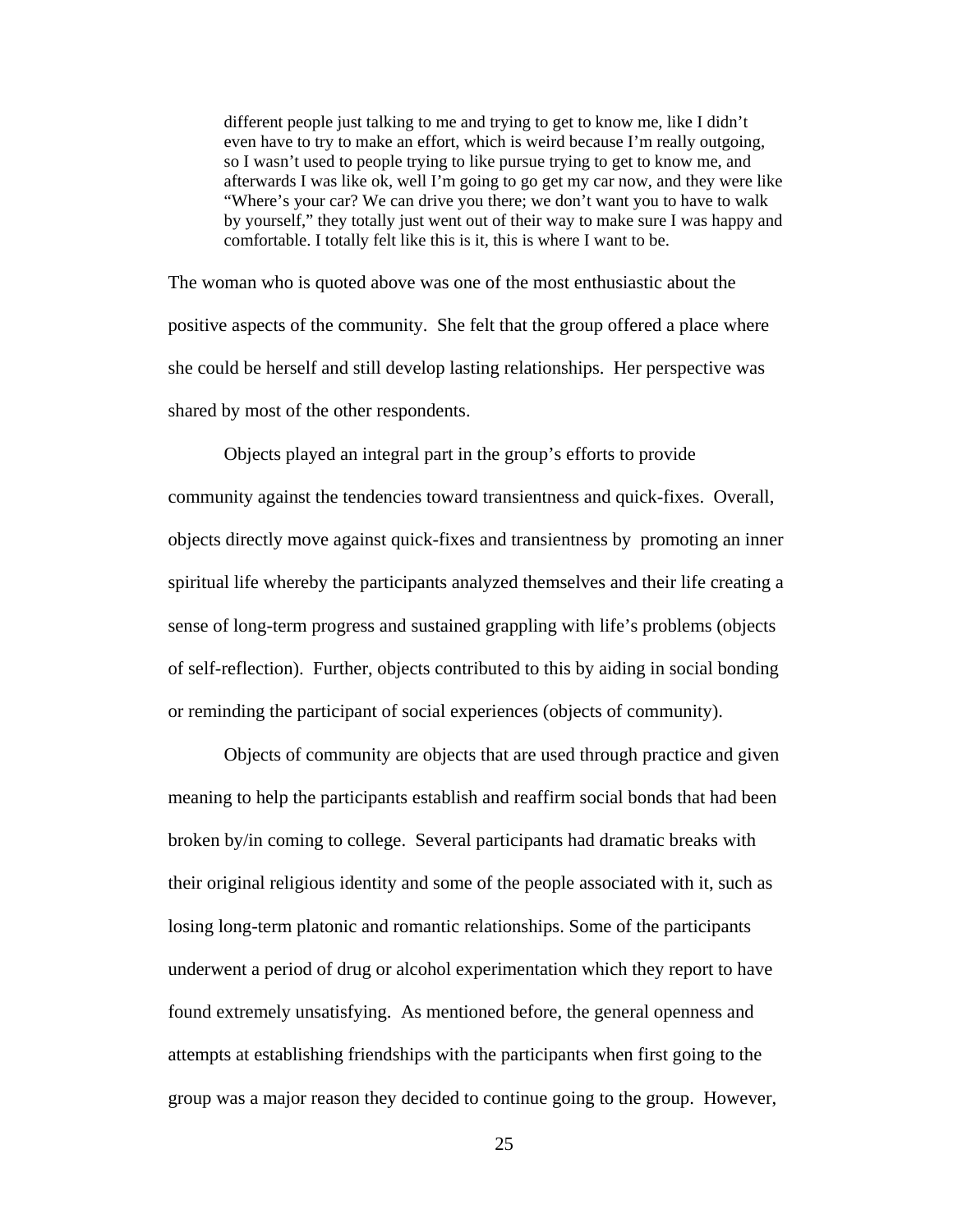maintaining "community" is a dynamic process and requires constant

maintenance to sustain. Many of the objects participants used, such as a guitar

and the music to which it is inextricably bound, functioned in a variety of ways to

help *do* community, both interpersonally and internally.

**Interviewer**: Cool. So in this picture you were singing, what was it you were singing?

**Participant:** We were singing worship songs, I don't quite remember what song this was we were singing but we were doing praise and worship right before we were doing a long devotional from our speaker at our retreat.

**Interviewer**: What do those songs do for you, what do they…?

**Participant:** Sometimes I feel like my spirit worships God during worship music, sometimes I don't, it's not always the same, no two worshiping experiences are the same. I feel like God chooses to speak in different ways. I wish I could remember what song we were singing that night. It's really good to worship all together, even though I don't do it as much, I don't have as easy a time in a corporate setting, with this it's a little different because there were only like 30 girls here and it was kind of quiet, just a guitar, you know, it was still small enough that I wasn't distracted. I don't know, it's so hard to describe a worship experience. Like my soul just feels light and they call it being spiritfilled, like I just feel like the holy spirit on me like my whole soul feels light and I'm at rest and at peace and a joy, but not the kind of joy where I want to run around and scream, but the kind of joy where you want to run around happy, but the kind of joy where you just sit down and are content. Like, that's what I feel when I worship. It's hard to describe...

When the participant comes together with her friends and other group

members, she is connecting her community, the experience of her faith (joy), and her sense of self together to form a coherent network of ideals and people that provide for her religious needs. In forming a community, transientness and quickfixes as marketing ploys and ways of living are reduced, though a quick-fix mentality is especially undermined through the use of objects of self-reflection that promote contemplation and long-term planning/solutions to the struggles of everyday life.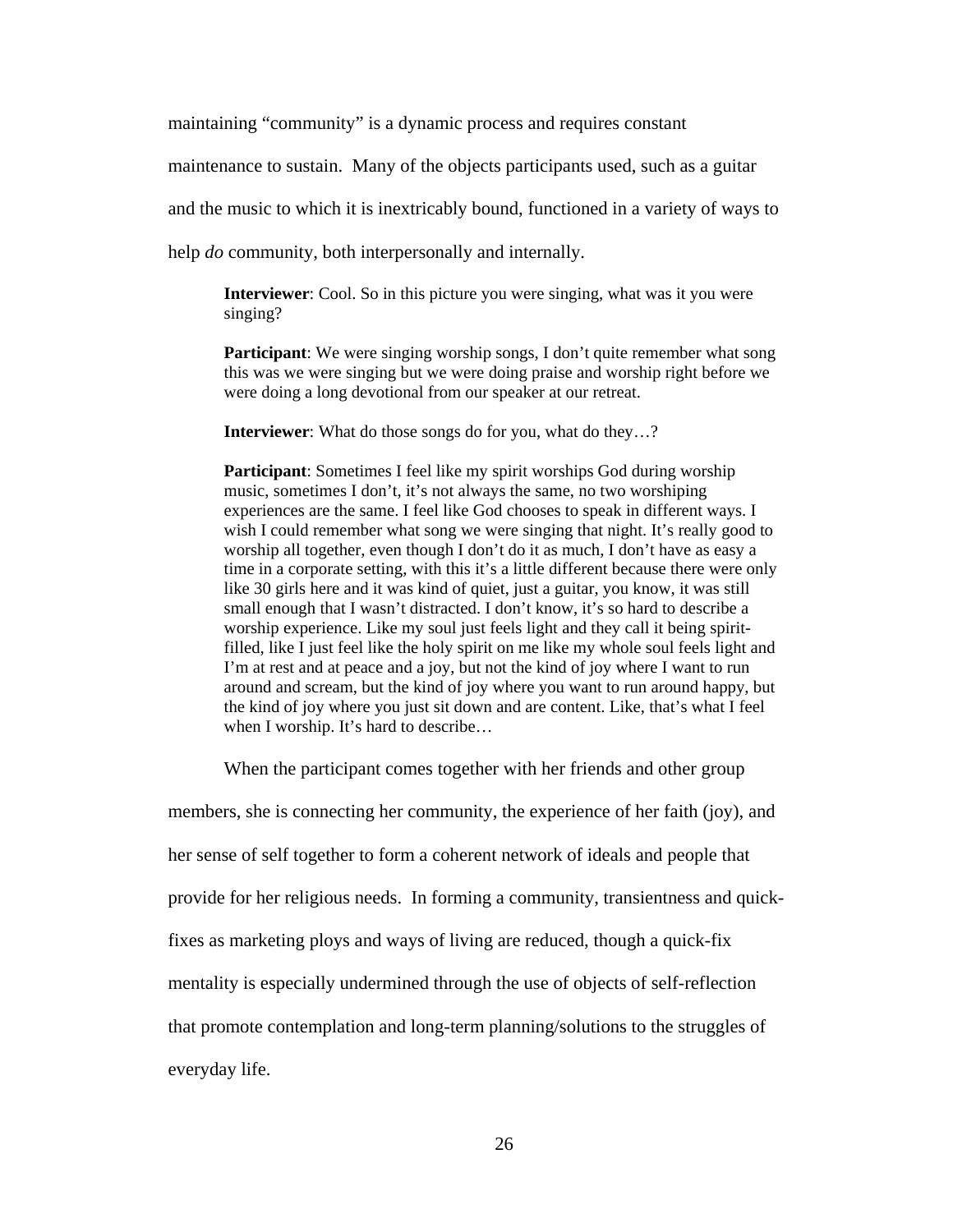**Participant:** This was my last picture. I was like, I can't take pictures of the tools of my religion without taking a picture of these. This is my book and my bible, my notebook and my bible, and I take notes on sermons, I take notes on what I'm thinking, I write down prayers, I write down bible verses that I think are cool, I just generally kind of draw my thoughts out into this book. I don't know, it's been good for me to be able to look back and see the progression of my prayers being answered, the progression of my thoughts kind of changing, the progression of like Bible verses that I can kind of see where I'm doing well at, things I've thought that I should do better and I still haven't done better…

This woman's relationship with her journal is exemplary of the tendencies of the participant's use of their journals. Her and the other participant's daily use of their journals functions to move their lives away from quick-fixes by providing a sense of time, progress, needs, and critical reassessment of their lives (in conjunction with the Bible). These are vital needs in a society which stresses fastpassed, Hollywood block-buster, America's Next Top Model senses of self, all with the associated life-style purchases. Having a meaningful long term religious life requires more than simple "3 easy step" solutions to spiritual needs. These objects of community and self-reflection help one tell the story of her/his life (to themselves and others) in ways that can produce sustainable identities and meaningful relationships (which also sustain the identities). However, beyond struggling against consumerism, these objects assist in maintaining a religious narrative that is constantly under siege by both the problems of everyday life and the fundamental disintegration of (post)modern life.

The community enlisted objects and members to produce a sense of totality and unified experience filling the lack of wholeness that the hyper-differentiated world produces. One participant highlighted these factors in her narration of coming to Evangelical Christianity:

**Interviewer**: So like can you tell me about that transition?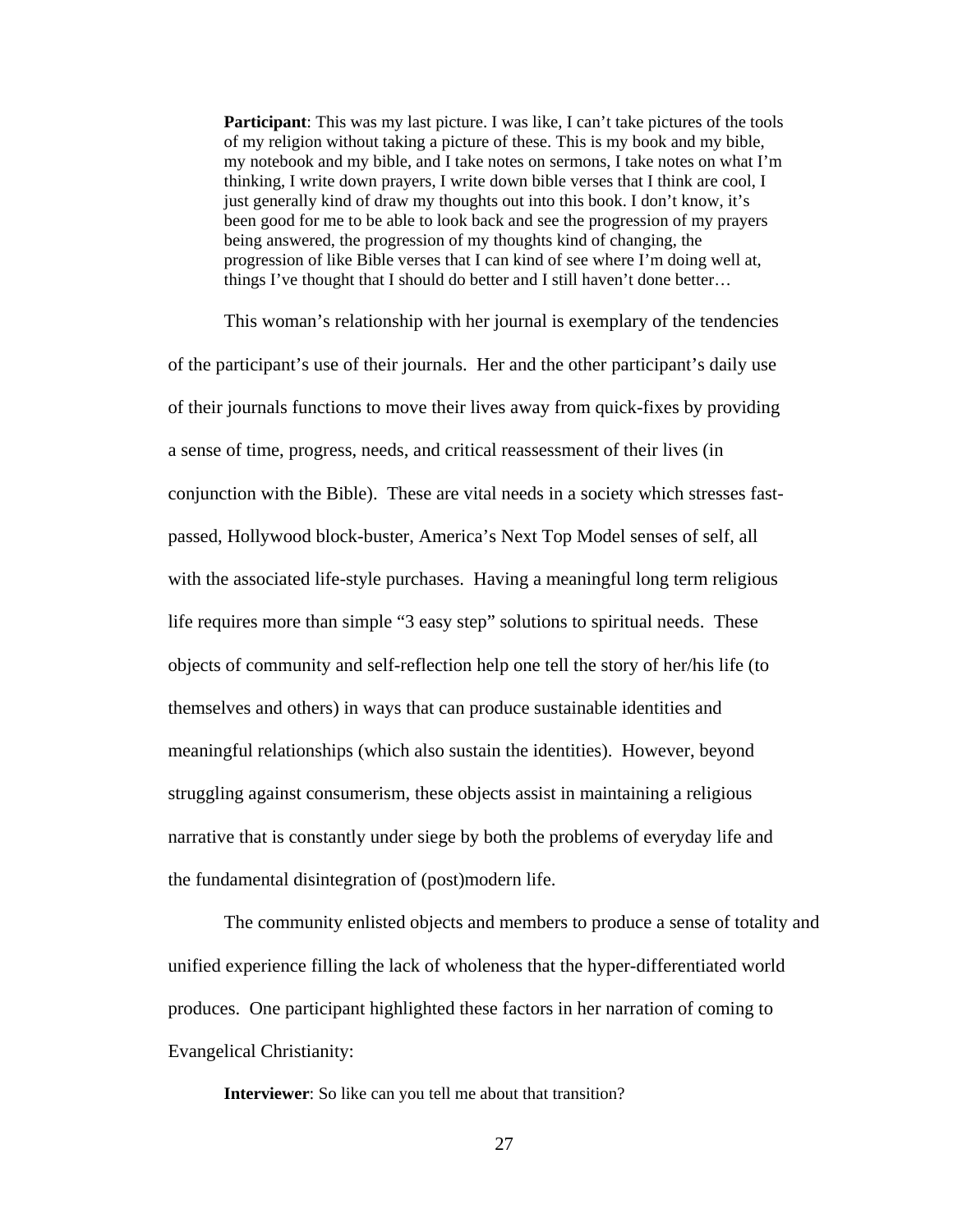**Participant:** Like I said, in high school I was a Christian, and I went to church and I read my Bible sometimes, and it was just a part of my life, that I would check off, like "ok I prayed today," or "ok, I went to church" but the rest of my life was just whatever I wanted to do, it was about me or whatever. And then when I came to college and I got involved in [the group] and kind of started changing my view of God a little but, just being involved in that ministry. And it was really hard coming to college, and like leaving my family and leaving high school was really tough for me, like that whole transition.

**Interviewer**: You said before that you were very connected to your family?

**Participant**: Yeah yeah, and um, I'm really close with my family, so leaving them was really hard, and I just had a hard first semester at school, trying to work through all that, and everything, I remember I was with one of my friends one night, and I was really upset cause I was really homesick, and I didn't feel like I fit in here, at school, I just couldn't you know, I was just really upset, and we started talking, and we, she was a Christian too, and we started talking about our faith, and she started talking about her faith and she had me draw this, and she drew a circle, like a pie graph, and she had me write down in the pieces of the pie, everything that was important in my life, so I said, my family, and my friends and God, and [the group]. And all the different things, and then she took a pen and she scratched out the God little section and then she put a G in front of the circle and a D after it, and she said you have to take God out of your life and make him your life, so just take him out, like he's not just a part of your life he's not just one little sliver out of everything that's important like, he is everything else, everything else is within God. and so that was like, that's really I think the turning point in my life, like making that mental, or that, pictorial transition I guess.

The group maintains that God cannot be a part of someone's life, but must instead

be the ultimate foundation of one's existence. Objects of community and reflection allow an attempt at harmonizing the plurality of experience under a single explanatory rubric (especially the journals held by 6 of 8 of the participants) thereby providing a unity of experience. This orientation is an extension of Roof and Orsi's conception of *bricolage*. Rather than just indicating individuals piecing together a religious identity from disparate places and locations into a religious identity, I extend *bricolage* in this study to include the ways in which individuals creatively homogenize disparate experience within a larger story. These group of participants seek to find God not just in a church, but in their everyday lives, thereby resisting the impact of differentiation even to the extent of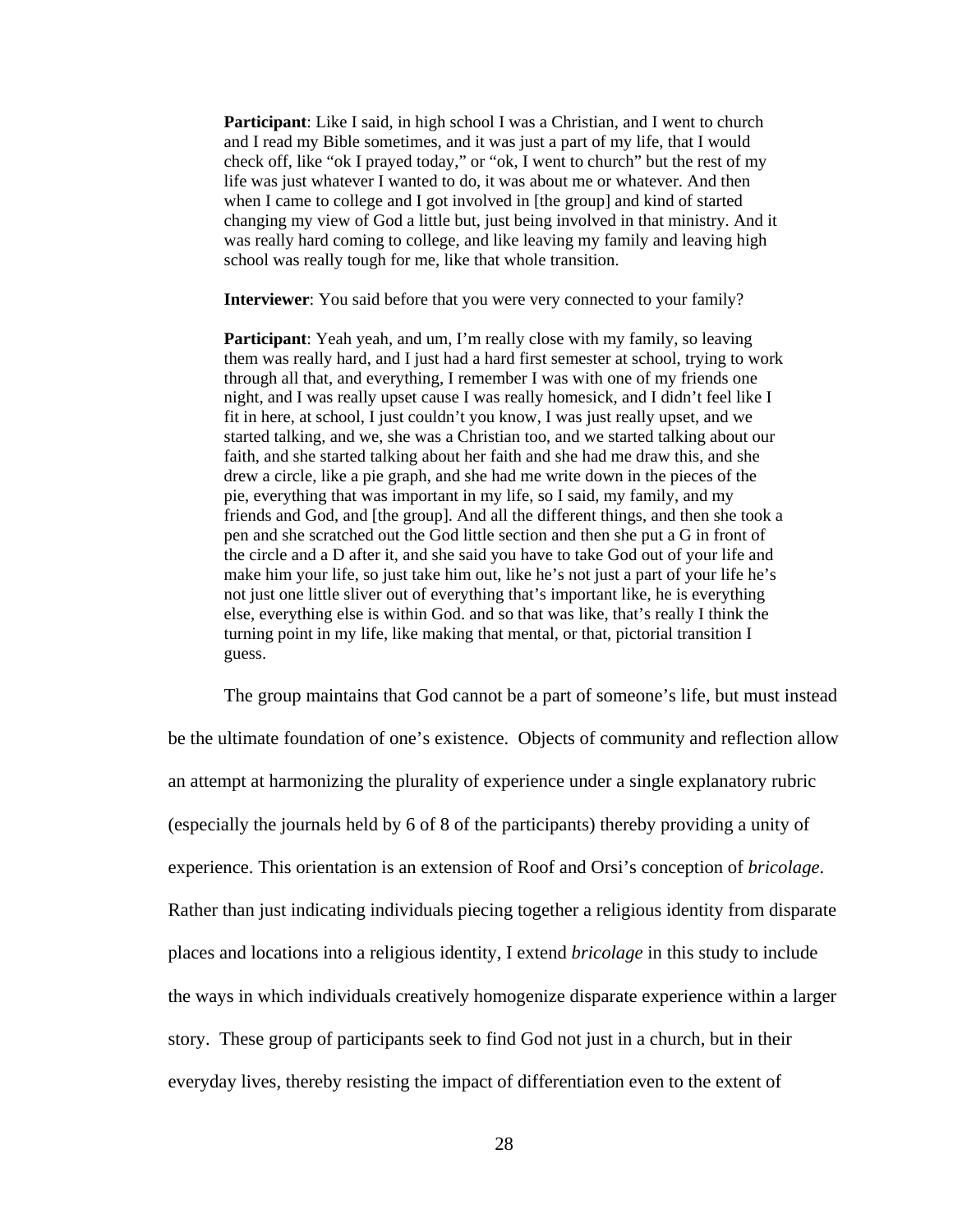rejecting the term religion in exchange for less institutionally bound (and therefore more integrated) articulations of their faith. Quick-fixes and transientness are exclusive of a sense of wholeness as individuals cannot hope for a unity of existence if they are bouncing around from one failed religious narrative to the next. Yet, resisting forces of differentiation and market driven consumerism do not cover the width and breadth of object's role in religious life. Imperative to the desired unity of experience of wholeness seeking is the ability of religious adherents to maintain their autobiographical religious narrative in the face of everyday life which put the ideals and stories of a religion to perpetual test.

Neitz's (1987) perspective on conversion offers an interesting way to look at the way objects play in identity construction. In a step-by-step (thin)-rational<sup>[11](#page-34-0)</sup> fashion, individuals move towards religious conversion and religious group affiliation. New attendees "try on" various interpretive structures and attributive narratives to negotiate their day-to-day ordeals. Finding that these structures work for them and can adequately explain their everyday lives, they adopt, to some degree, the group and its ontological and cosmological beliefs. Yet these stories are never totalizing, as per the intersectional nature of subject positioning highlighted by Ammerman (2003), and are constantly assailed by the slings and arrows of everyday life.<sup>[12](#page-34-1)</sup> Autobiographical narratives and the identities associated with them require constant maintenance to provide explanations and practices for coping with problems and expressing emotions; to fail to provide answers to problems is a potential failure of the religious system and may cause doubts.

 $\overline{a}$ 

<span id="page-34-0"></span> $11$  "Thin" in this context is to distinguish from strong rationality. Thin rationality is the process in which an individual makes self-interested semi-calculatory decisions.

<span id="page-34-1"></span> $12$  It is interesting to note that Ammerman's insight multiple subject positions and is both a potential way of resisting dominating narratives and a problem to be solved if a lack of wholeness is an overriding pressure.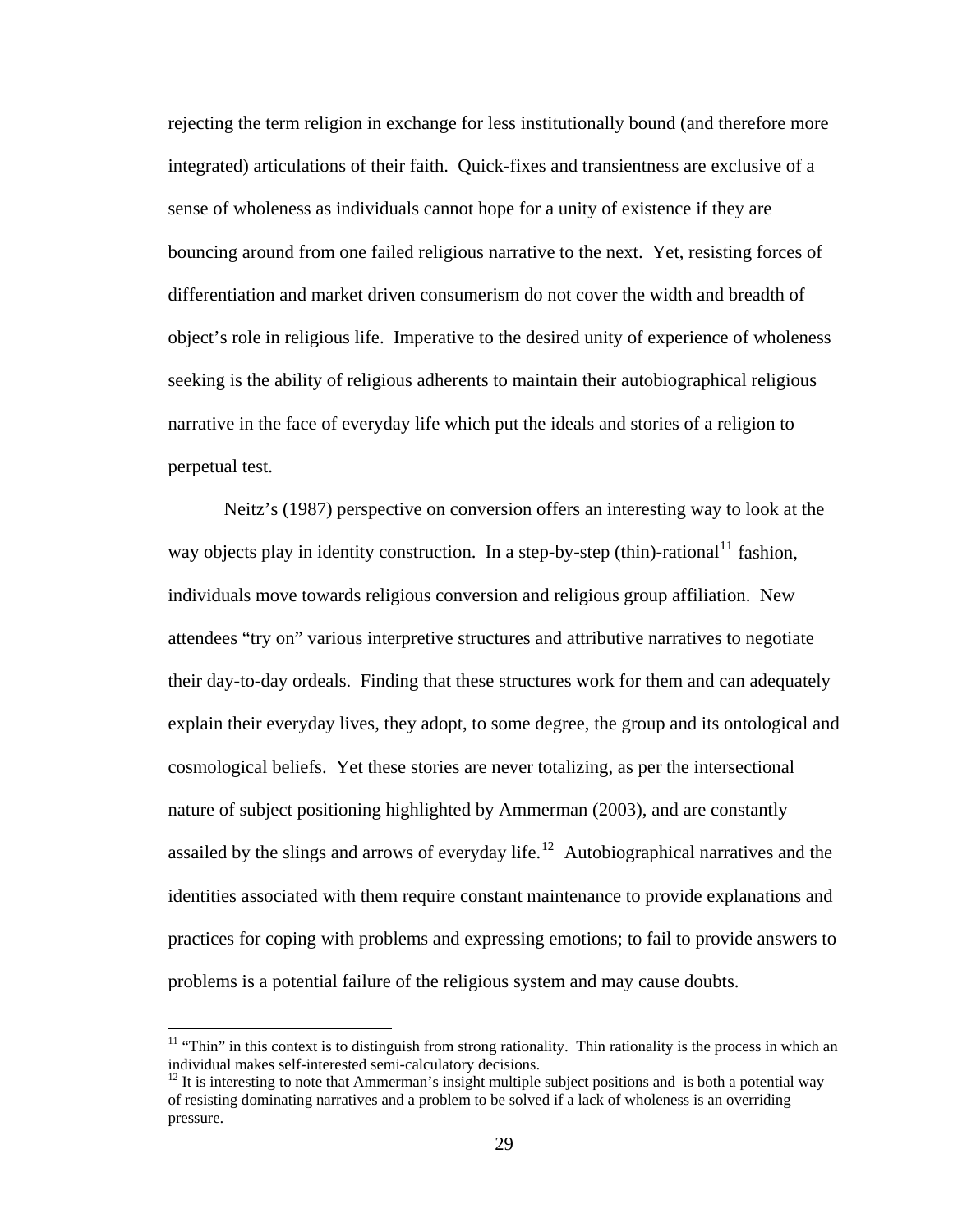Objects function in this process in a unique way. For individuals who are already part of a religious community, objects often are attached to these interpretive structures and attributive narratives and in doing so serve to help maintain the adherent's religious identity. Some function as reminders of various important aspects of one's religious life, such as community or a belief in God's totalizing plan for them. Regardless of the specific meaning or use of an object, it reaffirms one's sense of self as a Christian.

**Interviewer:** Change of pace. Let's say at some point in the future you have a house, and you're fairly well to do, not overtly, and you, how would you incorporate religion into that house? What would make it a space that you would feel comfortable in your faith?

**Participant:** If I was really good at this. Something my mom does, she gets note cards and she'll write Bible verses and different scriptures, on the bathroom mirror, or door posts so that you're constantly being filled with the word and seeing God's promises and stuff. So I guess if I was really smart I would do that, I would start putting those kind of verses around. I would probably have a room set aside my time of worship, my time where I'm going to meet with God, playing on my Guitar. And a place where I have most of my books, were I can delve into study, like religious or secular study whatever it is study. And then yeah, kind of like with my pictures and stuff, I've had different things, of places I've been and things done regarding my religion my faith. More of that, probably, the [place of charity work] pictures, and [other country visited].

The participant wants to create a space where he is constantly reminded of his

faith, with specific spaces for more intense religious reflection. He also wants to surround himself with pictures and memorabilia of places he has visited on mission trips. With each picture, each Bible passage, and each corresponding story the consistent telling and retelling of these stories keeps the religious autobiographical narrative salient and helps it serve as maintaining a holistic religious worldview. Objects can serve as a nexus point connecting their sense of self, God's plan in the world, their struggles, and a way to express emotions. Take for instance the ribbon around the wrists of two participants (including the one directly above). This ribbon was given to the participant while she did charity clean up work in city affected by a disaster, to indicate to security that they were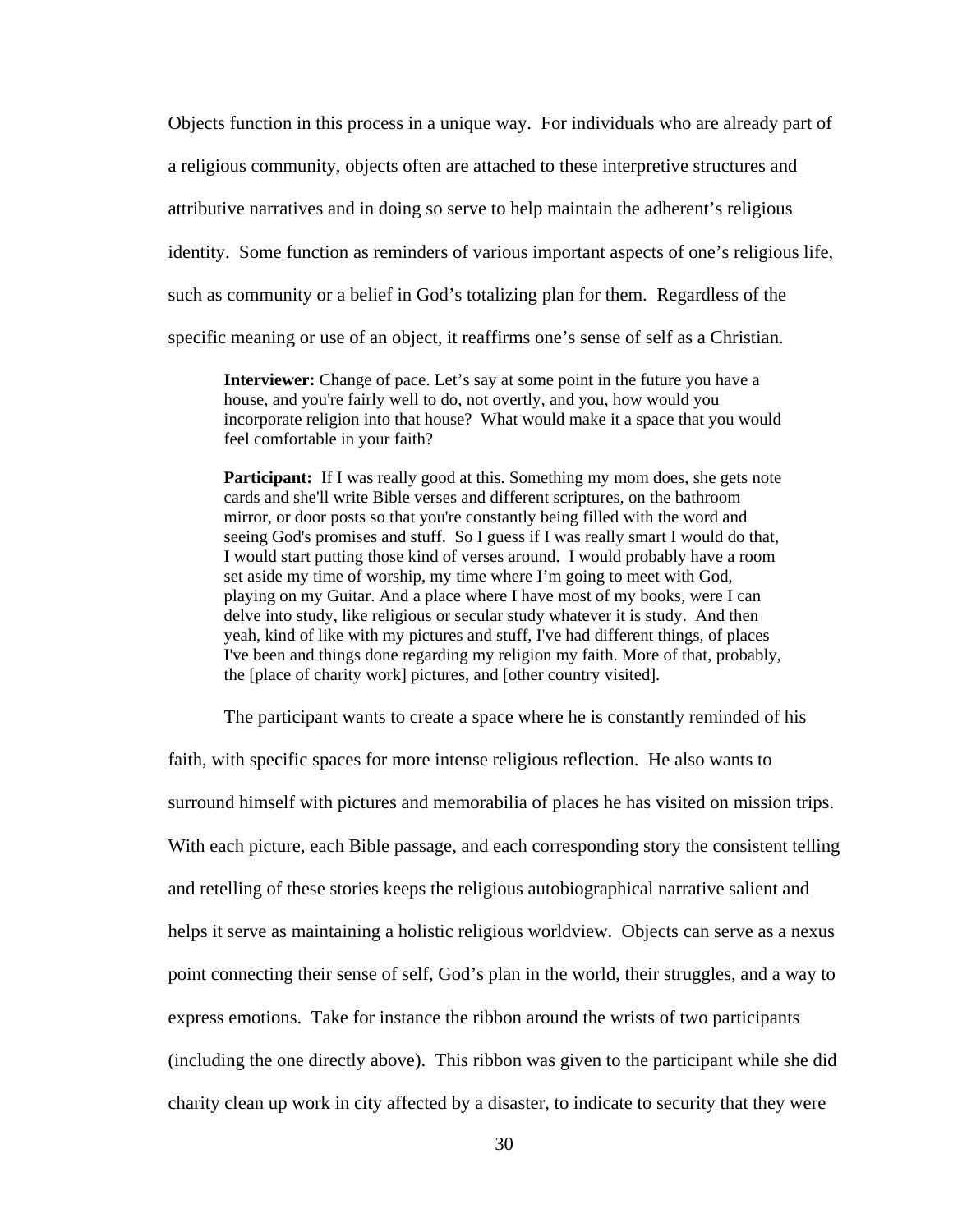not looters. The ribbon helped her recall an emphasis on acting from faith (not for the sake of the rewards of acting) because their faith demands of them to be charitable. When looking at the ribbon, she recalled her experiences in the city her group visited, and in doing so she is describing to herself as a Christian who acts out of faith not seeking rewards—simultaneously reaffirming their identity as Christians, and understanding her lived experiences from a Christian interpretive framework.

Additionally, one of the participants attached special significance in that a selfdescribed "piece of ribbon" could last stay on their wrist for many months and through as many physically rough ordeals. The durability of the object was integral to it being considered important to the participant, attaching an enduring memory with an enduring object. However, the importance of these points is that the memories attached to the semi-permanently attached bracelet and its physical durability *both* help to reaffirm the participant's identity through a host of connections related to her story of the charity work*.* It is the subject's definitions of self that is being perpetuated by the telling and retelling of these properties to their self's and others. The objects communicate to them an understanding of self, because they have attached specific memories and a meaningful physical quality to it, which include themselves and their actions, thereby further intertwining themselves in their religious narrative. Yet, as objects of community (by no means exclusive of these objects), these objects do not exist solely in the minds of their owners. They are often viewable and often on the body of the wearer; they exist in intersubjective space allowing for multiple interpretations and reactions. These reactions can be an inextricable element of the objects use and meaning to the owner.

When others react positively or negatively to an object, it can draw the memories held by the object to owner's mind. Even cases of negative reaction to the object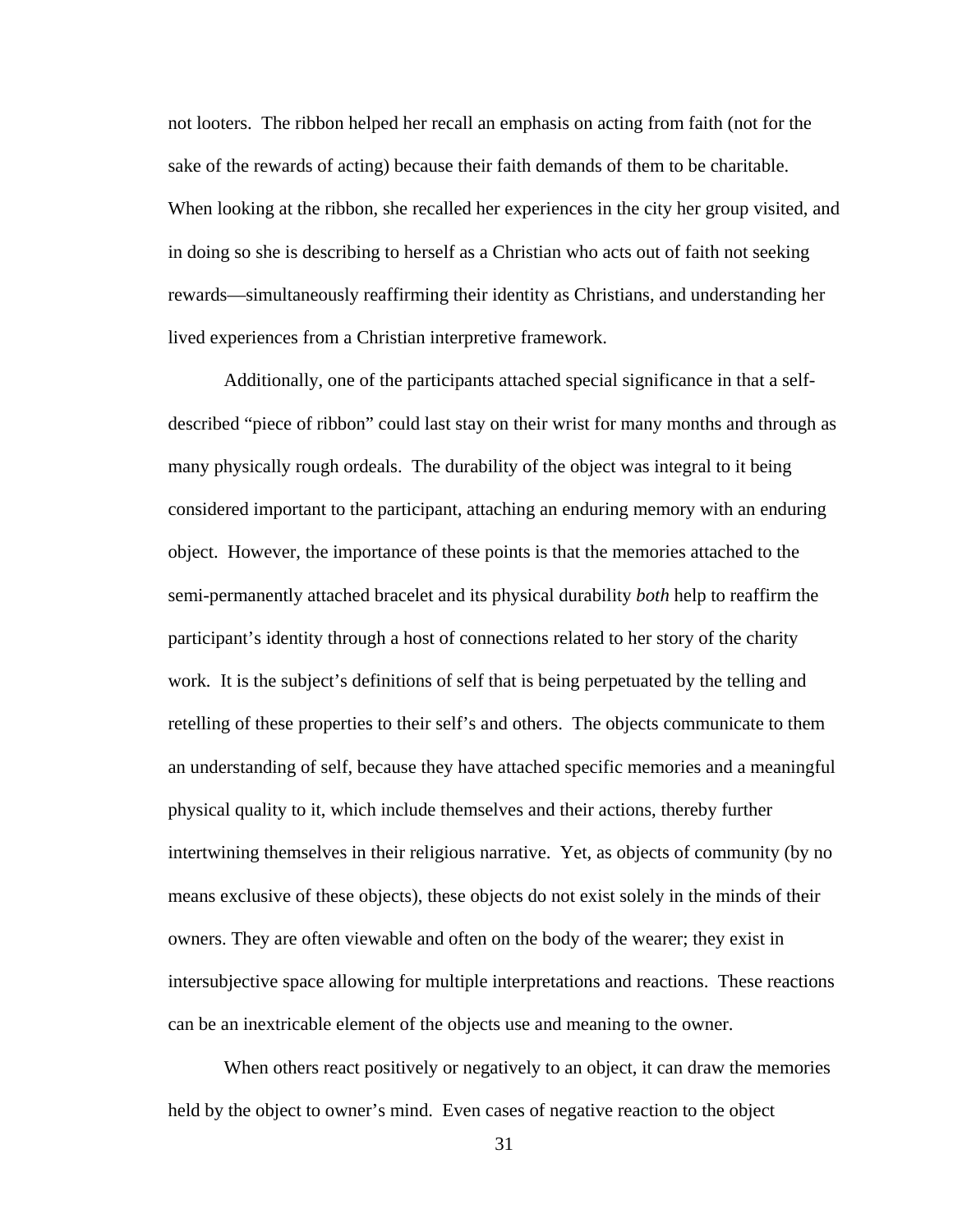promoted their conception of religious self. Participants responded to negative

perspectives by ignoring critiques or defending its place on their body due to the

importance of the story and the object relative to that same story. Returning to the ribbon

around several of the respondent's wrist, the participant's interaction with another person

(even negative) helps reinforce the identity and narrative of her religious self.

**Participant:** Yeah, I think about it a lot, I think it's really cool that it hasn't fallen off yet, cause its like, I don't know I worked in, I wore this for an entire summer, where I did dishes and worked in the kitchen, like hot soapy water, and I've taken however many showers I take in a year, it hasn't come off, I've played sports in it, I've I don't take it off, I haven't taken it off for weddings, which is kind of funny but…I think about it a lot.

**Interviewer**: Why is it kind of funny?

**Participant**: That you didn't take it off for weddings, like my brother said something to me, cause, like it's kind of beat up, it's not really like pretty, so you know, I guess he thought I should take it off, because I was getting dressed up, but I don't want to, so I leave it on.

**Interviewer**: Why don't you want to take it off?

**Participant**: Umm, I think going to [place of service trip], was really a really awesome experience for me, like putting my faith into action, and like helping people and like calling myself a Christian and helping people because of that, because I want people to know about God and know about Jesus, that's just a big part of my faith too, is I know it's not my faith, I know my faith isn't based on the actions I do, but because of my faith, I want to help people and do, and go and help people that are in need, and it's really just representative of that, and just like I love, I really love that city, and I really love going down to help.

[later on]

**Interviewer**: Cool, so that what does that bracelet make you think of, when you reflect on it.

**Participant**: Yeah, well I usually don't, I don't know, it was kind of cool just to tell you all that because I haven't really thought in a while about all of that, like about what it really makes me think of. But I guess, on first glance I just think "ooh [place the participant went to]" and I want, I wished it were you know something, that when I looked at it, I would pray for them, like it would be my reminder to pray for them. I think I could make it into that, but a lot of times, I just look t it and I think, ooh, or I think of the trip that we took, that was fun, with all of my friends and everything.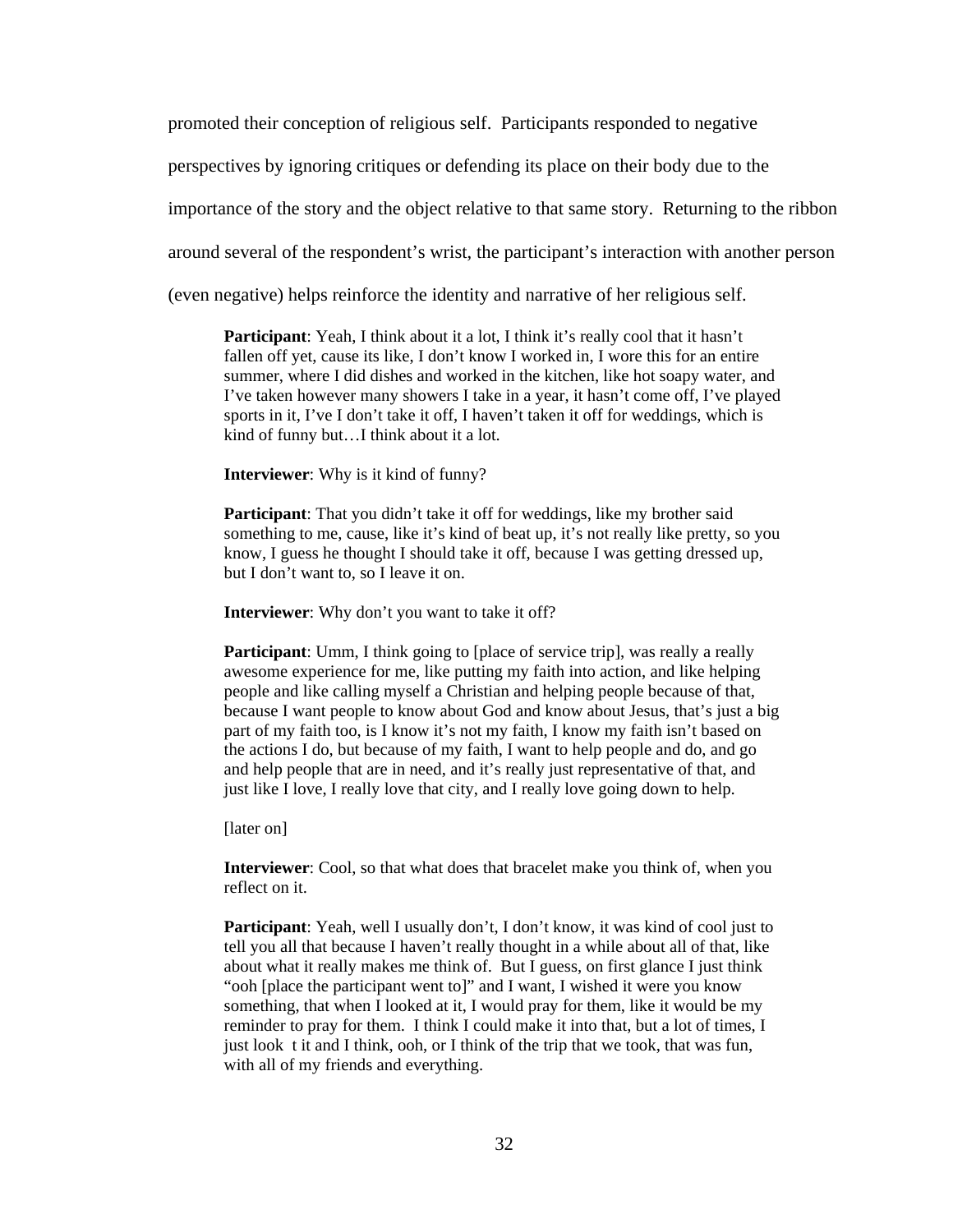The object is associated with the faith that she believes in, memories, practices, and people. The interaction with her brother, and myself (the interviewer) reaffirms these linkages providing the substance of her autobiographical narrative even when the participant herself had let the memory fade. The object connects her with the friends in the religious group she went with and at points of interaction on the basis of the object, it renders a whole series of other meanings more salient.

Objects' role in the work of maintaining a religious narrative becomes most salient in how they aid in dealing with stress, expressing emotions, and (previously mentioned) community bonding. An interesting common "object" that worked for these purposes was music and musical instruments.

**Interviewer**: Here is your guitar, you've mentioned your guitar before, what does this mean to you?

**Participant**: That's just kind of like, my, that's like, my closest instrument, feeling God kind of think. You know what I mean, you know there is prayer and stuff, and I'm definitely a fan of prayer, but being able to play my guitar and commune with God, that's like my greatest time of Worship.

[later on in the interview]

**Interviewer**: Awesome, um, see here, so you said that you feel God, in communion with. Good, can you give me examples of when you use it though?

**Participant**: Yeah like, do you mean time of day or situation?

**Interviewer**: Time of day or situation

**Participant**: Ok, time of day, usually in the afternoon say like whenever I get done with class, a lot of times when I'm just starting to feel overwhelmed, and man this is really hard, most of the time when I'm feeling overwhelmed, and this semesters been a lot, I'll just go and play on the guitar for half and hour.

There are multiple components to these sections; music and necessarily the

practice of playing the instrument function both as a specifically powerful form of

worship, but also in helping to alleviate the common everyday stresses of college-student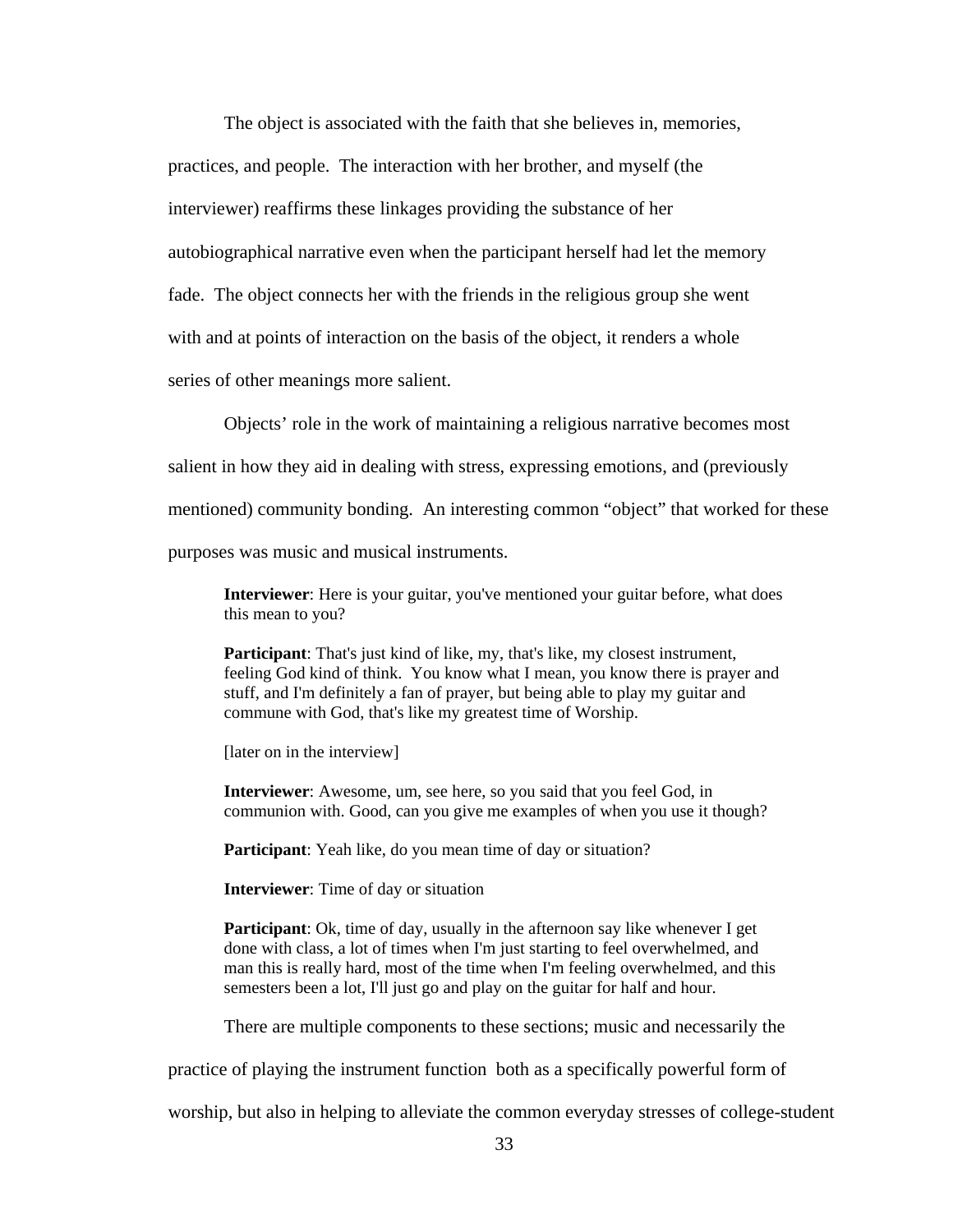<span id="page-39-0"></span>life. The guitar again comes to play an important role in participant's religious identities. Through its use they are able to come to provide a religiously bound solution to problems, thereby providing a sense of wholeness while maintaining through practice the story of being Christian.

#### **VII. Conclusions**

 I have discussed a fraction the of ways that objects are used in religious life. They are an essential element in resisting quick-fixes and transientness by (re)produce community and aiding quiet self-reflection. Objects also play a role sustaining a religious autobiographical narrative and providing a sense of wholeness. Through *bricolage*, the participants reconfigured seemingly incongruent elements of their lives into a more unified story and identity, thereby establishing a sense of wholeness in the socially chaotic and isolating landscape of a college campus. In the site (college campuses) where one could expect transientness and quick-fixes, these anticipated trends were conspicuously absent from the lives of the participants. The group was able to provide for the needs of its constituency without having to resort to superficial practices that may have led to dissatisfaction. To an extent, individuals purchased their religious identity through products that were religiously affiliated, in part because of consumer trends. However, they also used the objects in meaningful long-term ways to help produce their sense of religious identity. It is nearly impossibly to *not* purchase aspects one's identity, narrating the self to one's self in purchased bits and pieces. Ultimately, to investigate consumerism one must attempt to get a wider diversity of members and somehow find individuals who are very new, have left, or are less integrated into the group. The limitations of my sample precluded the possibility of encountering or interviewing these sorts of individuals and without speaking to them, I cannot hope to (in)validate my claims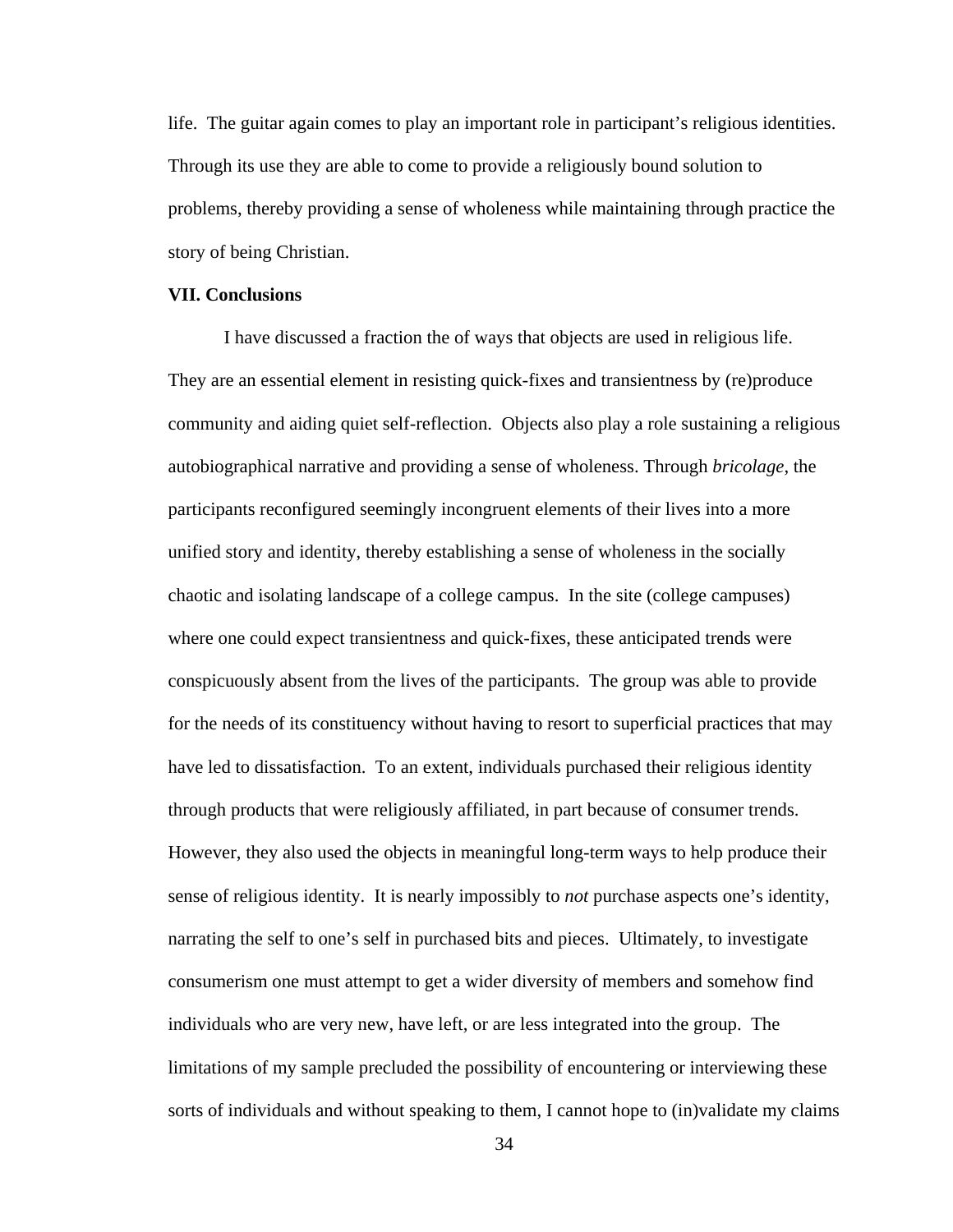about the forces of the market on religious identity for Evangelical Christians. The brand of Christianity practiced by the participants in this study was 'sold' to them, but it was not a fad devoid of long-term solutions or meaningful identities. Here, faith branded is not necessarily faith lost; it is merely a different (and effective) way of doing business.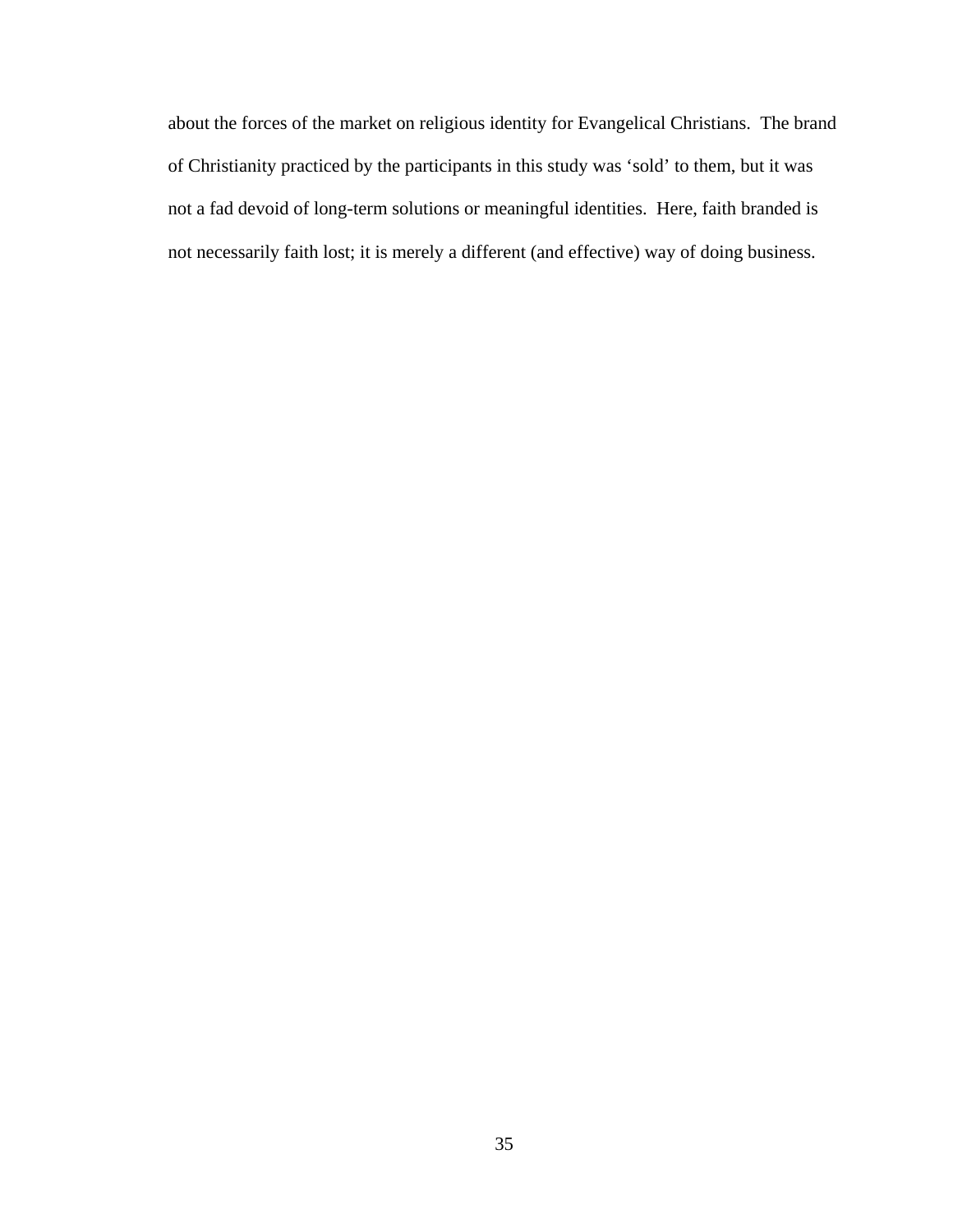# **Appendix 1: Note Card**

Hello and thank you for participating! Here are the instructions:

1) Take pictures of everything you use in your religious life--this can be anything from a guitar, CD, or napkin.

2) You have 1 week to use as many of the 24 pictures in the camera as you like.

3) When you are done, please meet me at services or call me at the number below to return the camera for the development of the pictures.

4) When the pictures are developed I will schedule an interview with you regarding your thoughts and feelings on the pictures and your religious experience in general.

5) There will be no monetary charge to you at any point in this process—including development, and the cameras are yours to use at no charge.

6) If at any time you do not want to participate you are free to withhold the camera and any pictures therein, or upon development, you may ask me to not look at and dispose of any pictures taken by you.

7) Feel free to call or email me at any time at 573-529-3635 or tjj9q3@mizzou.edu with any questions you might have.

# **Appendix 2: Tentative, open ended questions –in practice, the photo-elicitation section came first. It ultimately answered many of the questions here, rendering them redundant.**

- 1) What religion/denomination (if any) where you raised in?
- 2) How did that work out for you?
- 3) How did you find yourself going to your current group?
- 4) What were your thoughts at the time?
- 5) Did you hesitate at all?
- 6) Is there any person(s) who was involved with going? If so, how?
- 7) How did your family react?
- 8) How have things in the group changed since you first started coming?
- 9) Could you describe the story of how you came to see yourself as a Christian?
- 10) If you were to be asked to tell the story of your religious life thus far, what would you say?
- 11) Where do you see yourself in terms of your religion in a few years?
- 12) What was your first time coming to this group like?
- 13) Do you remember what you did after and before that service?
- 14) How would you describe a typical large service? Small group service?
- 15) What do you enjoy about each service?
- 16) Is there anything you would change about either of these?
- 17) Are there any particular services that you attended that stand out in your mind?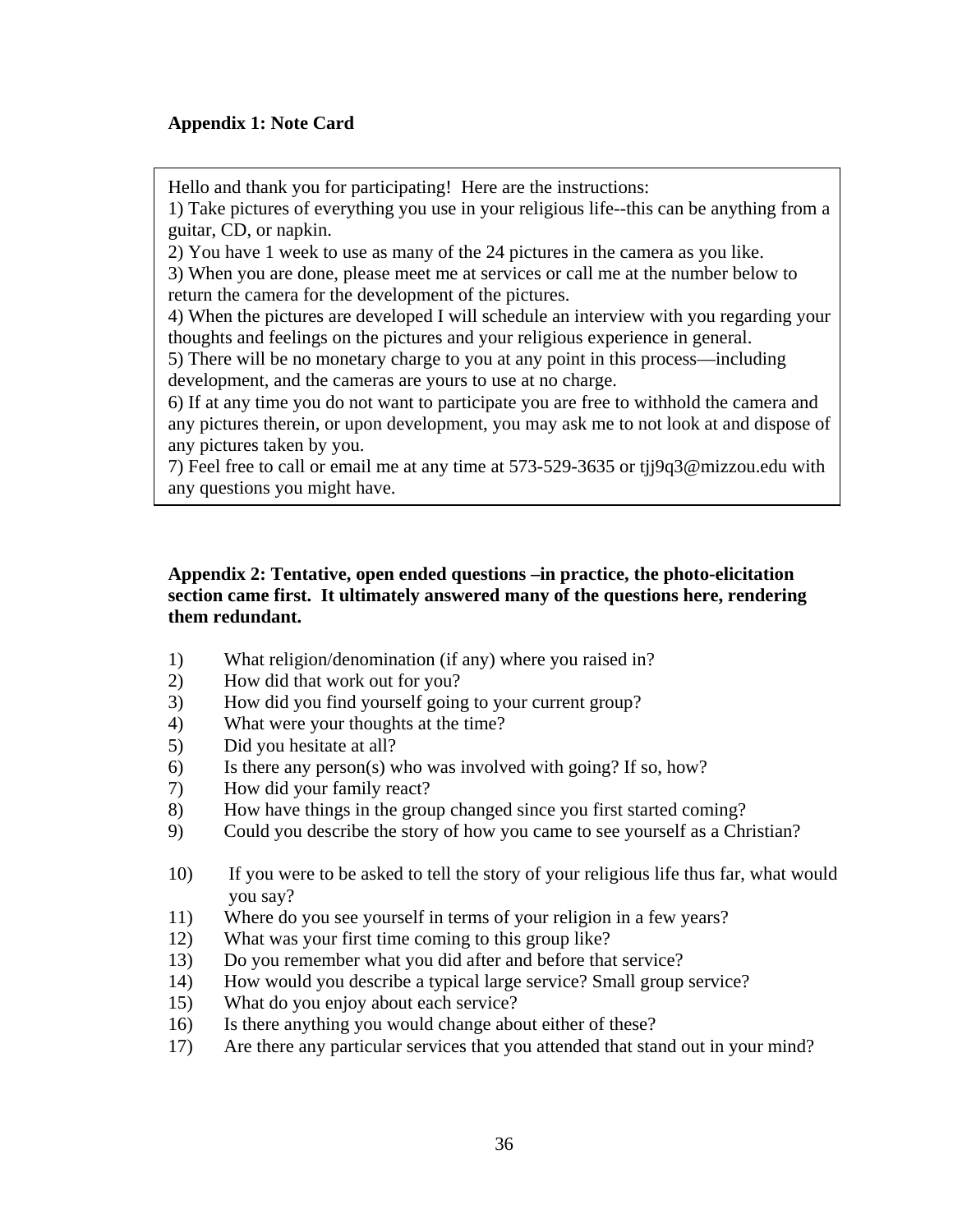## **Photo-elicitation element: each picture will have the following questions, (subject to change depending upon the object, and its relation to other objects)**

- 18) How did you get the object in the picture?
- 19) What propelled you to buy it? Or, what convinced whoever got it for you?
- 20) When do you wear it?
- 21) What does it mean to you?
- 22) How long have you had them/it? Or, when did you get it?
- 23) Do you have friends, church going or not, that own anything similar to what you own?
- 24) How does it make you feel to have and/or wear and/or use it (if at all)?
- 25) Can you give me examples from your life when you found it important to you and the situation surrounding it?
- 26) Why do you own, wear, or use it?
- 27) What do you feel that people think of that?
- 28) Is there anything you've had your eye on or were planning to buy?
- 29) After you started going to church X, is there anything you got rid of or just stopped wearing/using?
- 30) If so, why?
- 31) How did you do so? When?
- 32) Imagine, in the future, that you have your own house, and you are reasonably well off, how would you incorporate religious objects into your home, to create a good space for you?